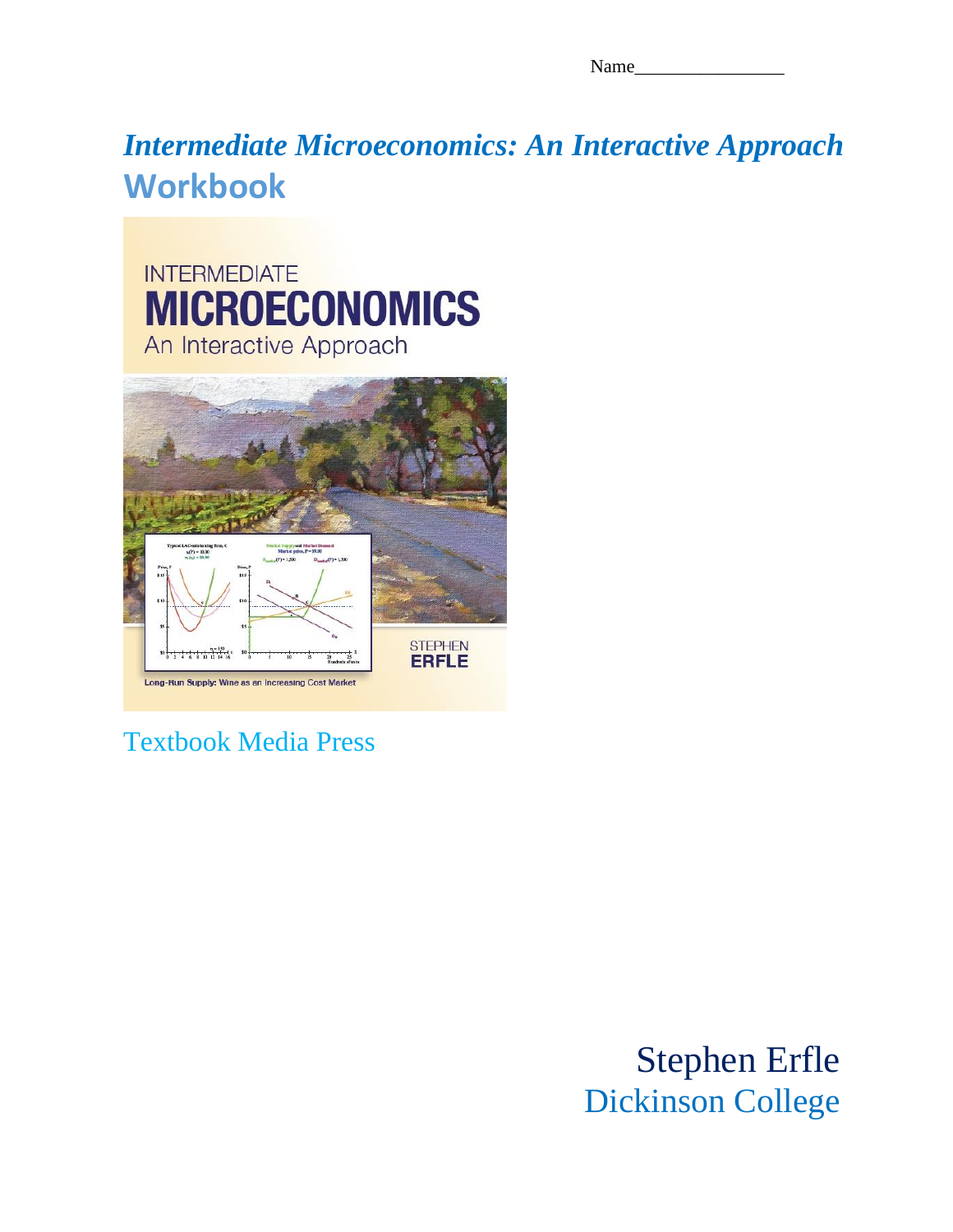## Preface

The best way to learn microeconomics is to do problems. This is a book of problems that will aid you in that learning process. This book is coordinated with *Intermediate Microeconomics: An Interactive Approach* (IMaIA) but it can be used as a supplement to other intermediate level textbooks as well. Many texts provide end of chapter questions in the text, IMaIA included. Those questions typically test for reading comprehension, or provide basic problem-solving scenarios. Such questions only bring us part of the truly understanding the material.

By contrast, the problems in this Workbook dig more deeply into the material than do the end of chapter questions in IMaIA. These problems test your ability to synthesize what you have read and prompt you to apply that reading to new situations … or to create and explain new situations yourself.

A number of the problems in this Workbook key off of the dynamic Excel figure files that form the centerpiece of IMaIA. All files mentioned in the Workbook (and more) are available from the IMaIA e-book.

These problems are designed to be turned in as homework. Sometimes the problems build off of earlier problems. Problems that are likely to be handed in on different days are placed on different sheets of paper. For the same reason, this Workbook is delivered to you 3-ring binder ready and is single sided.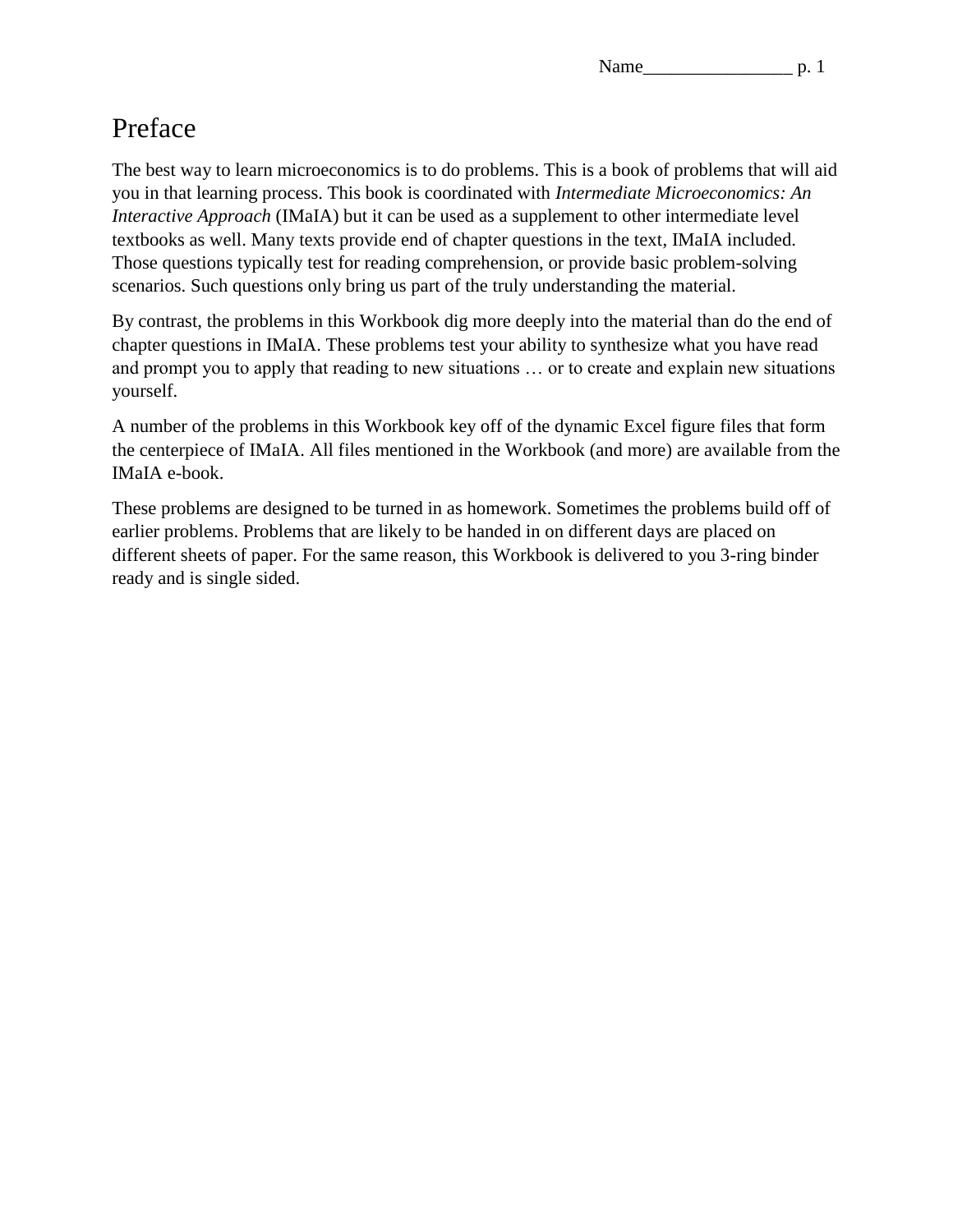## TABLE OF CONTENTS

| <b>Part 1. Introduction</b>                                            | Starts on page: |
|------------------------------------------------------------------------|-----------------|
| <b>Preliminary Issues</b><br>1.                                        | 3               |
| <b>Review of Supply and Demand</b><br>2.                               | 15              |
| <b>Part 2. Consumer Theory</b>                                         |                 |
| 3.<br>Preferences                                                      | 35              |
| <b>Utility</b><br>4.                                                   | 56              |
| <b>Resource Constraints</b><br>5.                                      | 67              |
| <b>Consumer Choice</b><br>6.                                           | 76              |
| 7.<br><b>Deriving Demand</b>                                           | 90              |
| 8.<br><b>Decomposing Demand</b>                                        | 103             |
| Part 3. Theory of the Firm                                             |                 |
| <b>Production Functions</b><br>9.                                      | 120             |
| 10. Cost Minimization                                                  | 134             |
| 11. Cost Curves                                                        | 148             |
| <b>Part 4. Market Interaction</b>                                      |                 |
| 12. Profit Maximization                                                | 162             |
| 13. Perfect Competition in the Short Run                               | 176             |
| 14. Perfect Competition in the Long Run                                | 194             |
| 15. Monopoly and Monopolistic Competition                              | 216             |
| 16. Welfare Economics                                                  | 232             |
| <b>Part 5. Applications</b>                                            |                 |
| 17. Consumer Applications: Intertemporal Choice and Uncertainty        | 250             |
| 18. Factor Markets: Labor Supply and Factor Demand                     | 271             |
| 19. Capital Markets: Present Value and Evaluating Investment Decisions | 288             |
| 20. Strategic Rivalry: Oligopoly and Game Theory                       | 302             |
| 21. Informational Issues: Asymmetric Information and Advertising       | 327             |
| 22. Externalities and Public Goods                                     | 350             |
| Spare Graph Paper                                                      | 373             |
| Color version of table used for Problems $20.1 - 20.3$                 | 376             |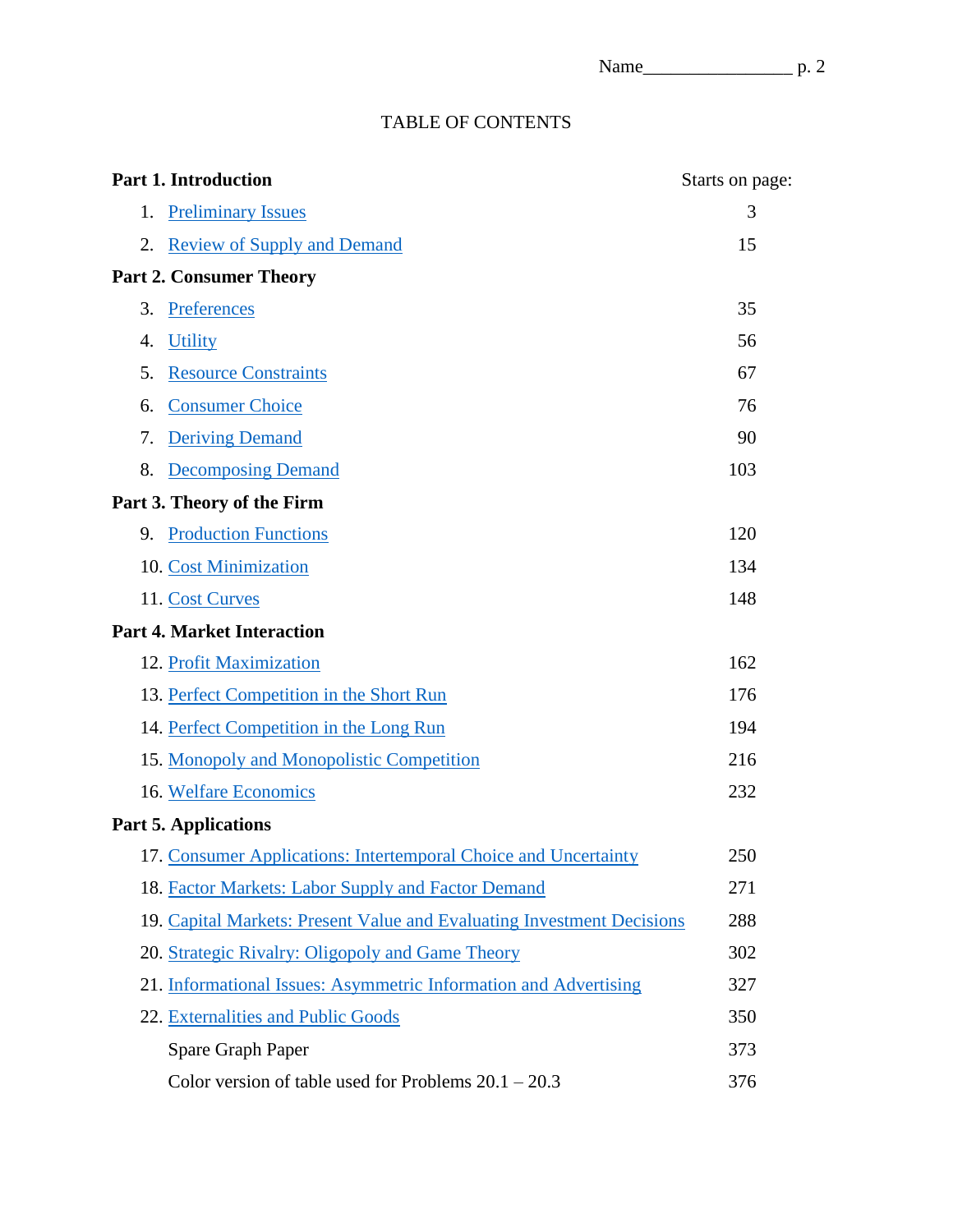| Name |  |  |  |
|------|--|--|--|
|      |  |  |  |
|      |  |  |  |

#### **Workbook Chapter 1: Preliminary Issues**

<span id="page-3-0"></span>The starting point for our analysis is to acknowledge what you have already learned in your introductory microeconomics class. Chapters 1 and 2 of *Intermediate Microeconomics: An Interactive Approach* (IMaIA) are provided as a quick review of that material. The centerpiece of microeconomics, the supply and demand model, is examined in Chapter 2. Prior to this, in Chapter 1, we examine more preliminary issues such as the use of models in economic analysis, the notions of opportunity cost, positive and normative economics and the distinction between real and nominal prices. Typically your professor will not spend more than a lecture or two on these chapters because this material should not be "new" although it may well not be sitting in the front of your short-term memory. These chapters are provided as a way to quickly remind you of things you have previously learned but may have forgotten since you last used microeconomics.

The other goal of an initial chapter is that it allows us to describe the basic structure of the text and to note any special characteristics or strategies that will be used to help you master the material in the text.

#### *This text was written to provide a more visual approach to understanding microeconomics by incorporating technology into the learning process.*

Most students have computers of their own or they have ready access to computers and computers can provide the option for open-ended experimentation with graphs if those graphs are available for manipulation.

#### *The static graphs in the text have interactive counterparts available from the IMaIA website.*

The only requirement to use these files is that you have Excel on your computer (you do not need to know how to use Excel because you manipulate the files with sliders and with click boxes).

Computer generated graphs are not a substitute for creating your own graphs, but they can provide a useful complement to the static graphs in the text (and the ones you create) because, by necessity, they must be "right." In this context "right" means that the curves that you can move via sliders act in exactly the way economists expect them to act. Given this, the intersection points change as they should as well: comparative statics analysis is made easier if you know that the graph you are manipulating changes in a way that maintains the logic of the economic analysis. Comparative statics analysis examines how economic outcomes (intersection points) change when an underlying parameter changes.

Economists think graphically: "a picture tells a thousand words" is an aphorism that is especially appropriate for economic analysis. Whenever you begin to work on a problem, or even as you read, keep a piece of scratch paper available for doodling and make sure you label your axes as you begin to sketch out a graph that helps to answer a question. An even better strategy is to keep some graph paper available because it is often useful to describe locations of points and curves with precise regard to specific numerical values. It is also useful to have at least 2 different colored pens as well as a pencil available to depict curves and changes in curves.

Graphical solutions for many of the problems in this workbook can be obtained using the Excel figures from the text. Once you read the problem you should immediately begin to sketch out a solution with paper and pencil, even if you know you will eventually use an Excel figure.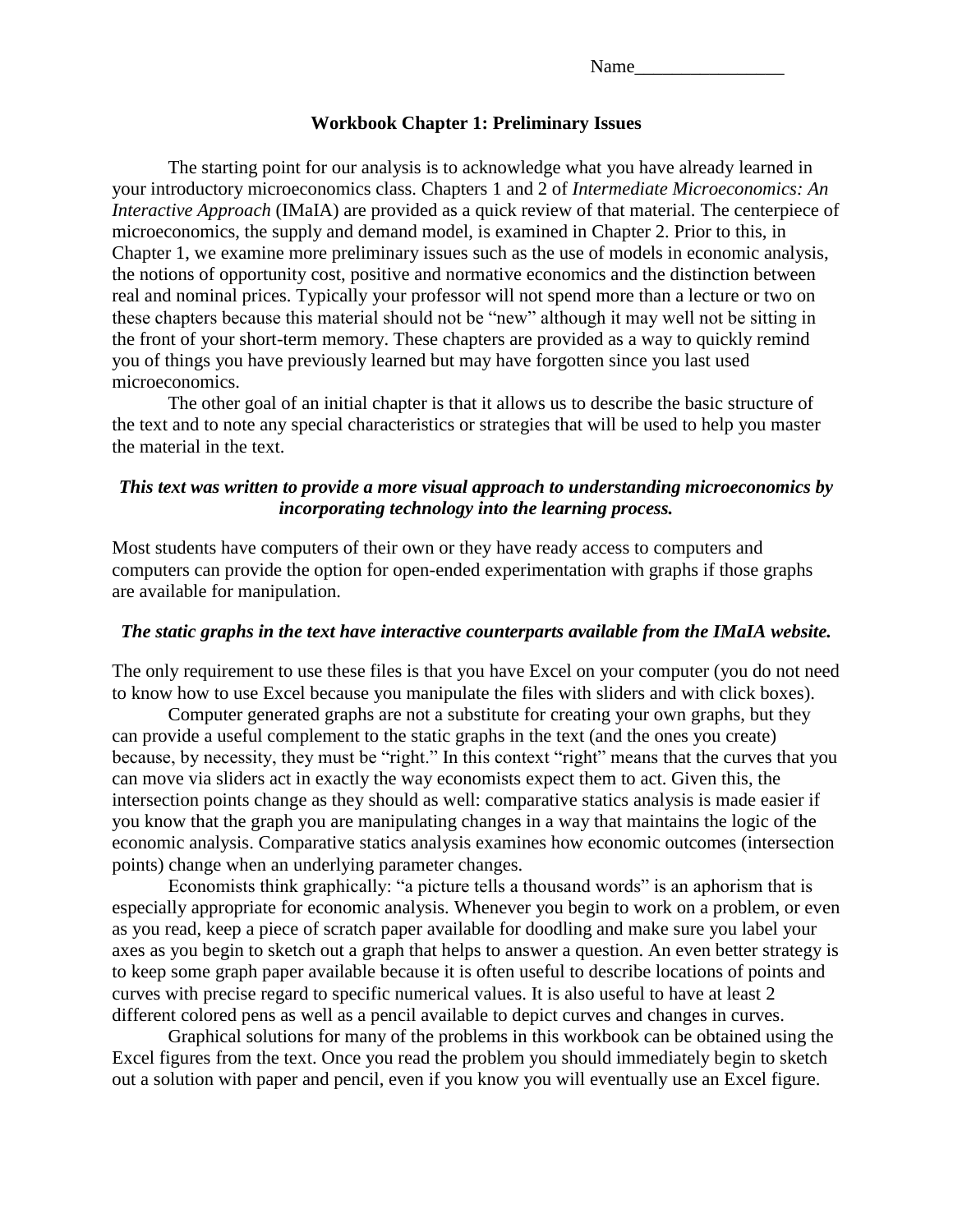This "doodling" is an invaluable part of learning microeconomics. Think back through the chapter to diagrams that seem like they describe similar behavior.

Some problems will tell you to work with explicit files, but others leave the choice up to you. Part of the learning experience is figuring out what works and what does not. As a result, some problems are posed in a more open-ended fashion than others, while some problems may require you to go beyond the graphs provided in the text and sketch out your own solution on graph paper.

#### NOTE:

The material below will help you manipulate Excel figures so you can use the figures to answer workbook problems. This information will be presented in the context of answering a problem that is a variation on a question asked in the chapter.

Since instructors often assign the introductory chapters of a text as self-study or ignore these chapters, we will provide a similar discussion of manipulating the Excel files again in Chapter 3.

In Chapter 3, repeated material will be boxed (like this notice), so you can skip it if you already know how to transfer figures into Word and do calculations in Excel.

#### **An Initial Example**

Consider an extension of the model presented in Section 1.2. The starting point for the present analysis is the model described in Figure 1.7. This figure examined how to allocate time between writing an economics paper and studying for an economics exam given a total of 4 hours available for both tasks. That analysis concluded that point **G** produces the highest expected average score given an equal weight between the exam and the paper (and the production constraints described by Equations 1.2.economics and 1.2.paper in the text). Point **G** is based on 2 hours and 21 minutes devoted to the exam. This produces an average score of 78.1, the average of the 92.2 exam score and the 64.0 paper score. This result occurs because point **G** has an opportunity cost of 1 point on the exam for 1 point on the paper (put another way, the slope of the tangent at  $\bf{G}$  is  $-1$ ).

Suppose we replace the equal weight assumption by an assumption that places twice as much weight on the paper as the exam.

## *Alternative Assumption***: The paper is worth twice as much as the exam.**

Q) Based on this alternative assumption, how much of the four hours should be devoted to the paper and how much should be devoted to the exam?

We will return to this question once we provide some preliminary information about the Excel files available by hyperlinks on the online version of IMaIA.

## **About Excel figure files**

Some problems will require you to turn in graphs that are at least partially completed within Excel, but which you might further label prior to turning in as homework. The Excel figures were used to create each figure in the text but they are more "generic" in nature in order to provide maximum flexibility for answering problems. Excel figures maintain the numbering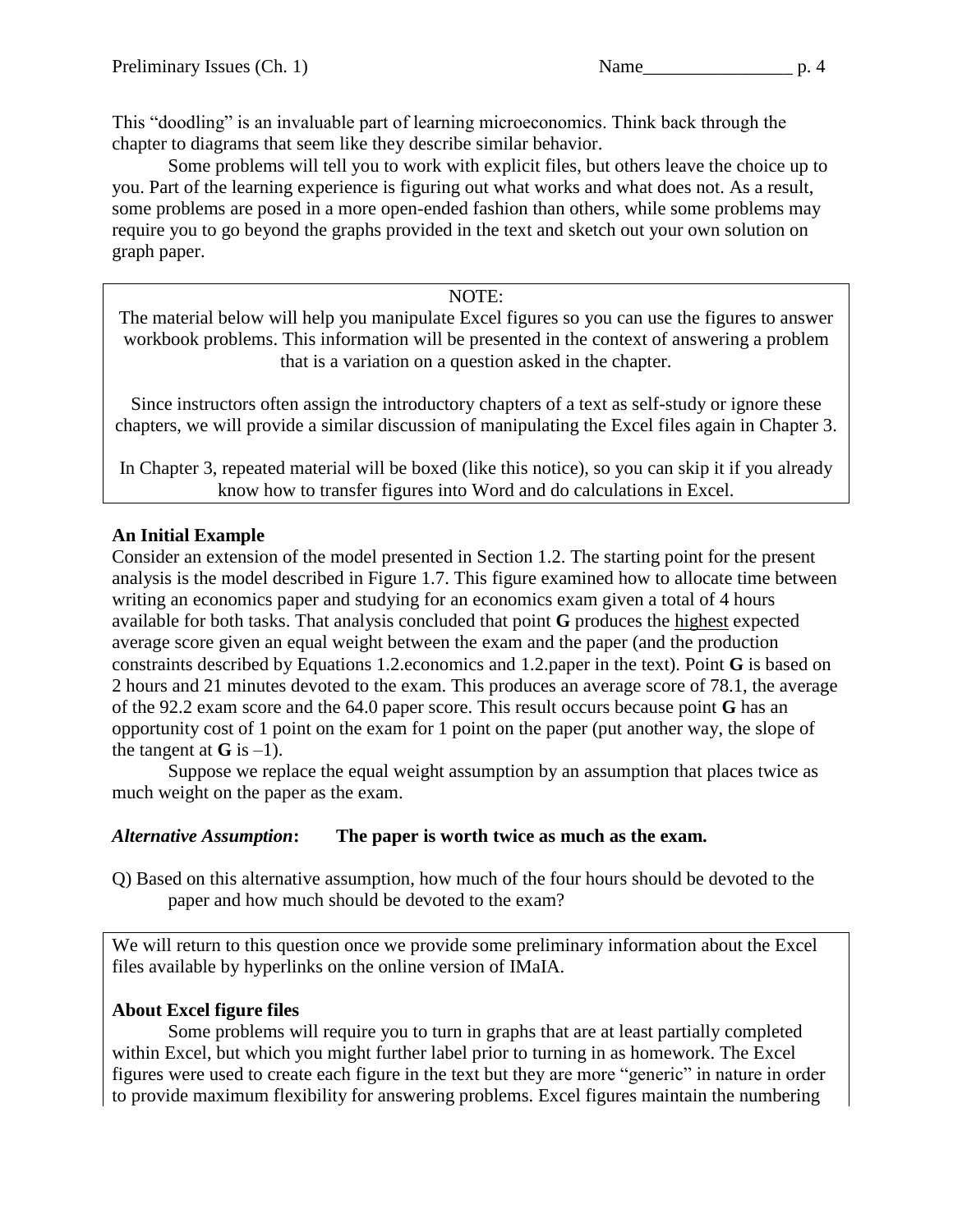system from the chapter, but do not expect to always use them in numerical order in working on problems in the workbook.

One Excel figure file may well be used to create more than one static image in the text. For example, all seven figures in Chapter 1 are based on one Excel figure file. Sometimes this is done on one worksheet but sometimes it is done on multiple worksheets. **You should have the Excel file for Chapter 1 open as you read this page.** 

*About worksheets*. This file has two **worksheets**. (You can move between worksheets in Excel by clicking on the tabs at the bottom of the screen. Specific commands or references in Excel are printed in **Bold** in the text (and in this workbook).) If you want to see the production function that produced Figures  $1.1 - 1.3$ , click on the tab labeled **1.1-1.3Score on One Exam**. If you want to work with the PPF depicted in Figures 1.4-1.7 click on the other tab.

These files have been modified to allow you to add your own labels and do your own calculations (in the blue cells and the green cells). Sliders and click boxes will allow you to modify the curves and lines in the figure to create your own answer.

*Using existing scenarios*. The **Scenarios** function allows the user to recall specific settings of the sliders and click boxes that are used to create textbook figures. An easy way to move from figure to figure is to use the **Scenarios** function if you do not want to manipulate the sliders and click boxes to match a figure in the text.

For example, open the file for Figures 1.1- 1.7 and click on the

**1.4-1.7EconVsFrench** worksheet tab (at the bottom of the screen). Click **Data**, **What If Analysis**, **Scenario Manager** if using Excel 2007 (or **Tools**, **Scenarios** if using Excel 2003). The **Scenario Manager** popup menu will appear (this menu looks slightly different in Excel 2003 but has the same functionality).

| Scenario Manager |                                      | 7             |
|------------------|--------------------------------------|---------------|
| Scenarios:       |                                      |               |
| 1.4<br>1.5       | ×.                                   | Add           |
| 1.6              |                                      | Delete        |
| 17<br>1W.1       |                                      |               |
|                  |                                      | Edit          |
|                  |                                      | Merge         |
|                  |                                      | Summary       |
| Changing cells:  | \$P\$1:\$P\$12,\$J\$2:\$J\$3         |               |
| Comment:         | Created by Stephen Erfle on 2/1/2005 |               |
|                  |                                      |               |
|                  |                                      |               |
|                  |                                      | Show<br>Close |

From here you can choose the scenario you wish to see on the screen by clicking on that scenario, then click **Show**, **Close** and the figure will now look like the figure in the text (with the possible exception that the text version may have further labeling added).

*Creating your own scenarios*. Once you have a picture you wish to save, you can create your own scenario. (This is not necessary but can be done if you wish to come back to this same graph at another time.) To do so, set the sliders and click the check boxes as you wish to have them and click: **Data**, **What If Analysis**, **Scenario Manager** if using Excel 2007 (or **Tools, Scenarios** if using Excel 2003), then click **Add**. *Type in your scenario name,* then click: **OK, OK, Show, Close**. Note: the **Scenarios** function will remember the location of sliders and click boxes, but it may not remember the labels you may have typed into the light blue boxes.

**Back to the question**: Figure 1.7 is a useful starting point but it is based on equal weights for the exam and the paper. If we want the paper to have double the weight then the appropriate weighted average score is: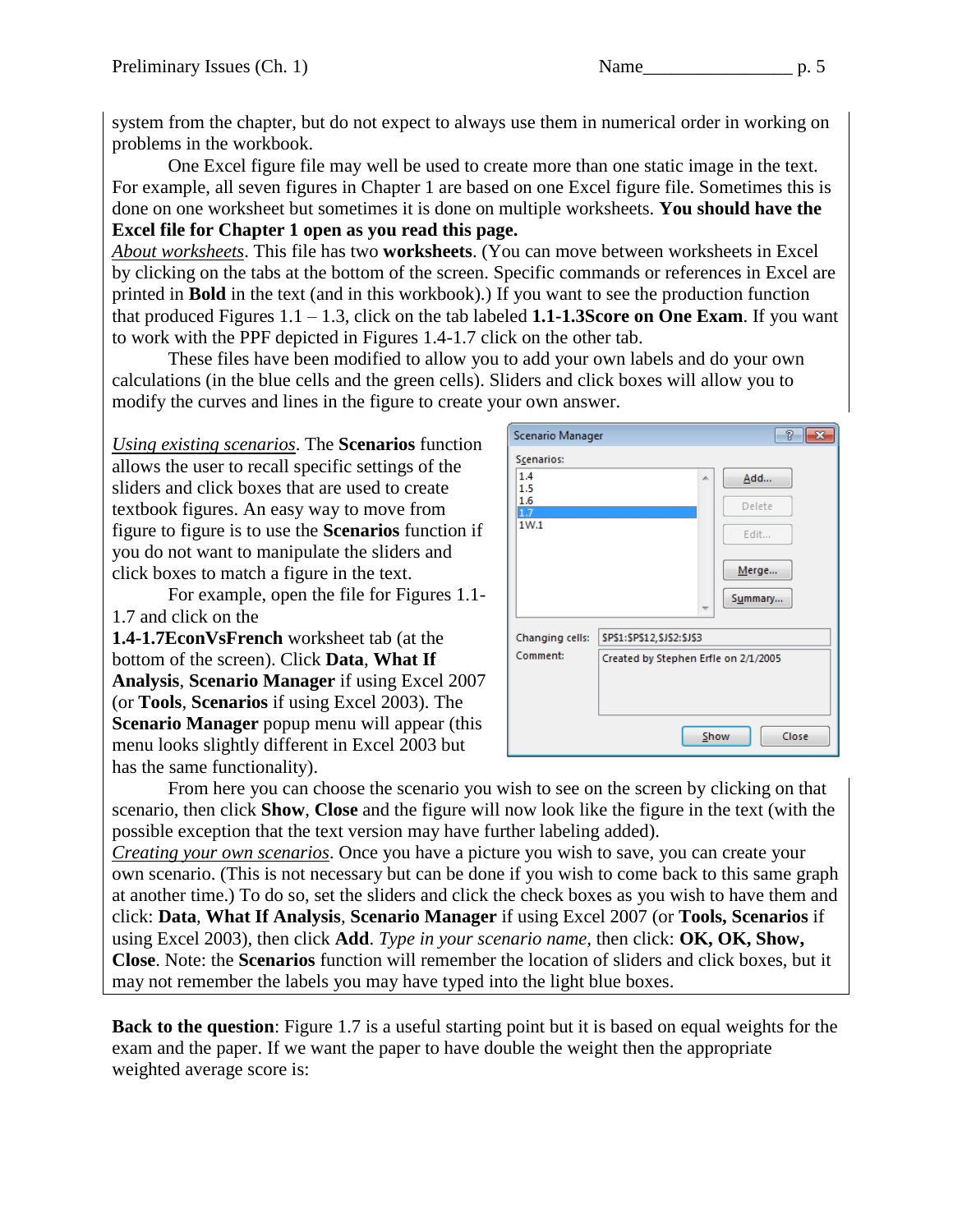$W = (1/3) \cdot E + (2/3) \cdot P$  where E is the exam score and P is the paper score.

Paper points are twice as valuable as exam points given this weighting scheme. Point **G** in Figure 1.7 represents the point where the tradeoff between paper and exam is 1:1. This represents an inefficiently large amount of time studying for the exam (since it is only worth half as much as the paper).

In terms of opportunity cost, we will maximize the weighted average score on the exam plus paper if we choose the point on the PPF associated with trading 0.5 points on the paper for 1 point on the exam. In numbers, we want the opportunity cost to be ½ rather than 1.0. We can use the slider in cell D26:E26 to adjust the time devoted to the exam. As we decrease this time, the opportunity cost declines (starting at 1.0 given the starting point of **G** in Figure 1.7). If you adjust the slider down you will find that the opportunity cost is  $\frac{1}{2}$  (see cell E27) when the amount of time devoted to the exam is 1:04 (one hour and 4 minutes). This is also included as Scenario 1W.1 but you would benefit by moving the slider yourself and watching what happens on the graph as you decrease exam time from that shown at point **G**.

Once you get to this point, you are ready to copy the file onto your answer sheet. We now return to our Excel discussion to see how to accomplish this task.

## **How to Transfer an Excel Diagram to Word**

When you have a diagram you wish to use to answer a question, you can transfer it to Word using the following mechanism (a simple **Copy** in Excel and **Paste** in Word will not provide you with a usable diagram):

- 1. Open a Word document into which you wish to insert the figure.
- 2. Go back to the Excel file whose figure you wish to transfer into Word.
- 3. Highlight the cells you wish to transfer into Word. There are a couple of ways to do this but the easiest to learn is to do the following:
	- A. Click on a cell and use the arrow keys to move to a corner of the area you wish to transfer into Word. (*For example, move to cell G19 in the 1.4-1.7EconVsFrench worksheet.)*
	- B. Hold down the Shift key and move the arrow keys until the area you wish to transfer has been highlighted. (*In this instance, you would move the left arrow to highlight from G19 back to A19 and the up arrow so that rows 19 to row 1 become highlighted.*)
	- Once you release the Shift key the highlighted area should show as blue-gray. (*For example, the cells A1:G19 from the 1.4-1.7EconVsFrench worksheet have been highlighted to create Figure 1W.1.*
- 4. Click **Copy** in Excel (using either the **Edit** pulldown menu or by clicking the **Copy** icon on the **Standard** toolbar in Excel 2003 or main ribbon in Excel 2007).
- 5. Return to the Word document and move to where you want to place the figure. Click **Edit, Paste Special, Picture (Enhanced Metafile)** (the Paste Special popup menu should look as shown below)**, OK**.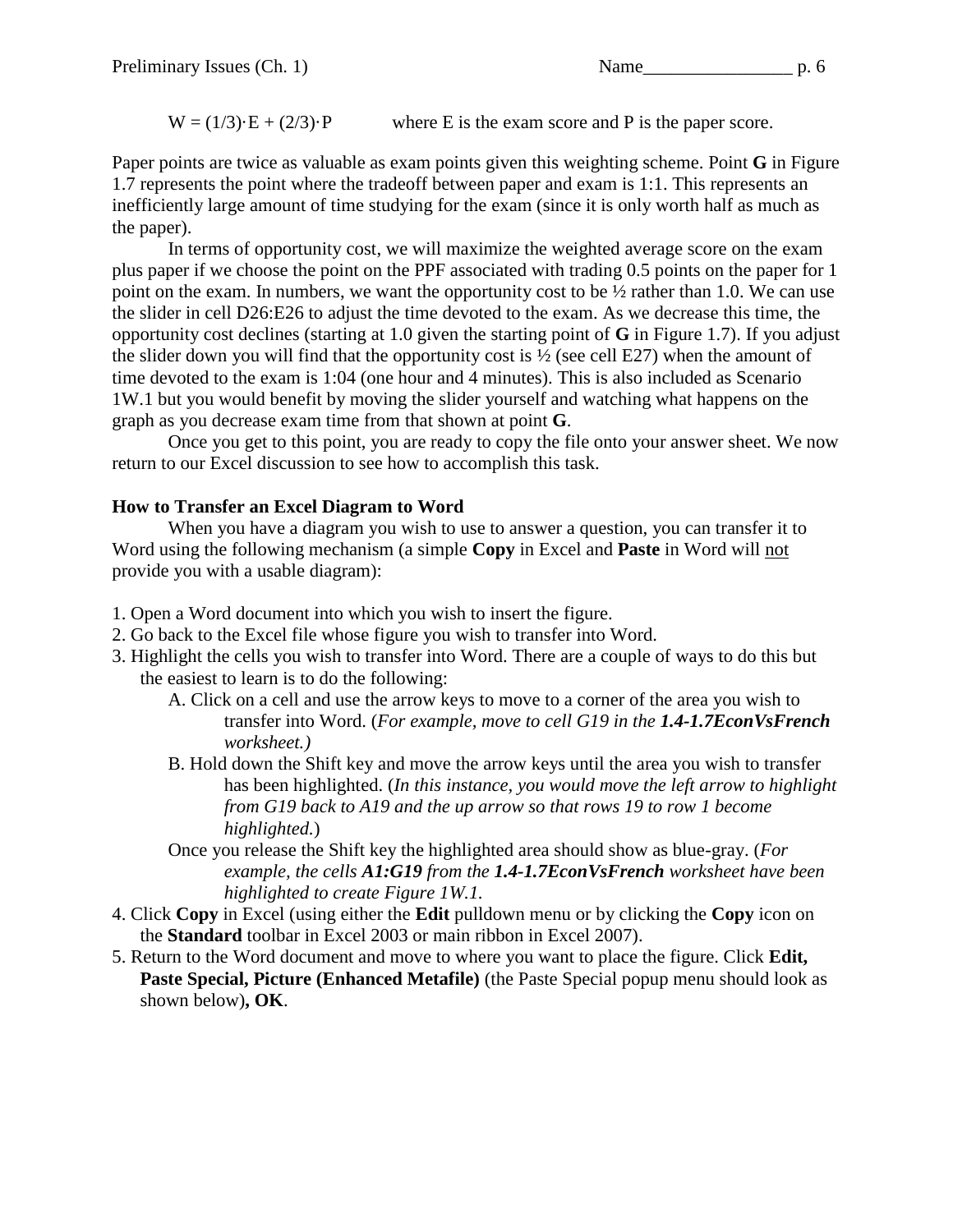| <b>Paste Special</b>                 |                                                                                                                                                  |                        |
|--------------------------------------|--------------------------------------------------------------------------------------------------------------------------------------------------|------------------------|
| Source:                              | Microsoft Excel Worksheet<br>Sheet1!R1C1:R3C2<br>As:                                                                                             | ОК<br>Cancel           |
| C Paste:<br>$\heartsuit$ Paste link: | Microsoft Excel Worksheet Object<br>Formatted Text (RTF)<br>Unformatted Text<br> Picture<br>Bitmap<br>Picture (Enhanced Metafile)<br>HTML Format | $\Box$ Display as icon |
| Result<br>metafile.                  | Inserts the contents of the Clipboard as an enhanced                                                                                             |                        |

The result will be a picture of the highlighted area, just as you see it on the screen. If you are doing much editing of your document, it is worthwhile to place the figure just after a hard page break so that you do not have to move it until you are finished working on the document. (Click **Insert, Break, Page Break, OK** to create a hard page break.)

*Modifying a picture in Word*. From here you can modify the picture if you wish using Word. The diagram on the next page shows some of the basic modifications discussed below.

To see the range of modifications you can make to an image within Word, right click on the picture, then click **Format Picture**, and you can see a number of things you can do with the picture by looking at the various tabs. Two tabs in particular are useful, the **Size** tab and the **Layout** tab. The **Size** tab allows you to resize the picture up or down. The **Layout** tab allows you to place the picture where you wish within the Word document. If you have a picture you do not want to modify, use the **In line with text**, **Square** or **Tight** options. These options do not allow you to add information to the picture.

If you wish to add information to the picture, use the **In front of text** option then navigate underneath the picture using the arrow keys and the space bar. For example, I typed the statement "The line represents all (X, Y) combinations with an expected score of 77.7% (this line has slope -½)" on three lines by simply navigating "beneath" the picture of Figure 1W.1 in Word. I also added arrows pointing at the tangent opportunity cost line and the label **W**.

Inserting an arrow requires clicking the **Insert** ribbon then **Shapes** in Word 2007. (In Word 2003, use the **Drawing** toolbar. To add this to your standard setup within Word (typically the **Standard** and **Formatting** toolbars are shown), click **View, Toolbars, Drawing**.) When drawing arrows and lines you can move them in large increments by placing it in the rough location, then clicking on the object and then using the arrow keys. For fine movements, hold down the **Ctrl** key as you use the arrow keys. Unfortunately, letters such as **W** cannot be micromoved in the same way, nonetheless, you can get close to where you want the letter placed by adding or taking away blank spaces (alternatively you can micro-move the figure one you have roughed in the letters).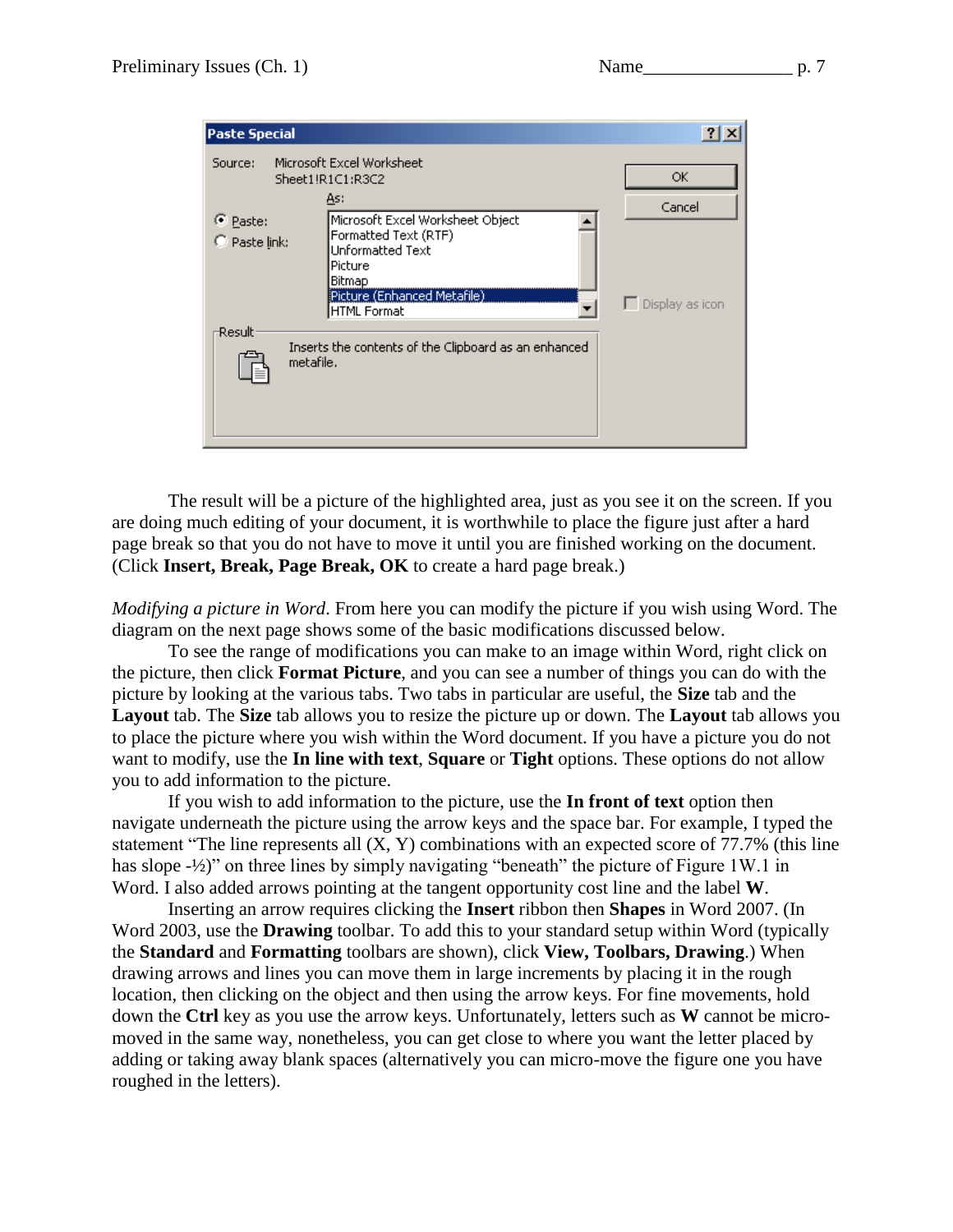



#### **Doing Simple Calculations in Excel**

Excel is basically a large calculator that is able to adjust its calculations as you adjust the data on which those calculations are based. Extended discussions of using Excel are provided in the Mathematical Appendix and in Section 19.2 but the basics are described here. There are numerous pieces of data that are available in the typical Excel file and these pieces of data can be used to help answer questions. The graph above, for example, shows the result of one such calculation in the labeling of the green line as having an expected score of 77.7%. This number is based on the following calculation:  $77.7 = 1/3$ ·Exam score + 2/3·Paper score given an exam score of 62.0 (based on spending 1:04 studying for the exam) and a paper score of 85.6 (based on spending the remaining 2:56 on the paper).

You can check that this is the right solution by calculating the weighted average score in the calculating area (the block of green cells on a worksheet). This is done in cell K6 in order to show how to create equations in Excel. An equation in Excel is very easy to create: simply start with an equal sign and follow the normal rules used for algebraic calculations. The slider time devoted to the economics exam is shown in A26:B26 in hours and minutes and in cell D27 in decimal form of the **1.4-1.7EconVsFrench** worksheet. The resulting scores on the exam and paper are shown in cells G26:H26 if the check box in G26 is clicked on. The equation in cell K6 is simply  $=$  G26/3+H26 $*$ 2/3.

This equation can be seen by clicking on cell K6 and looking at the contents of the cell in the **Formula Bar** (the white area above the E and F column labels). This equation weights the exam score by 1/3 and the paper score by 2/3 as expected based on the *Alternative Assumption* at the start of this workbook chapter (the paper is worth twice as much as the exam). Although cell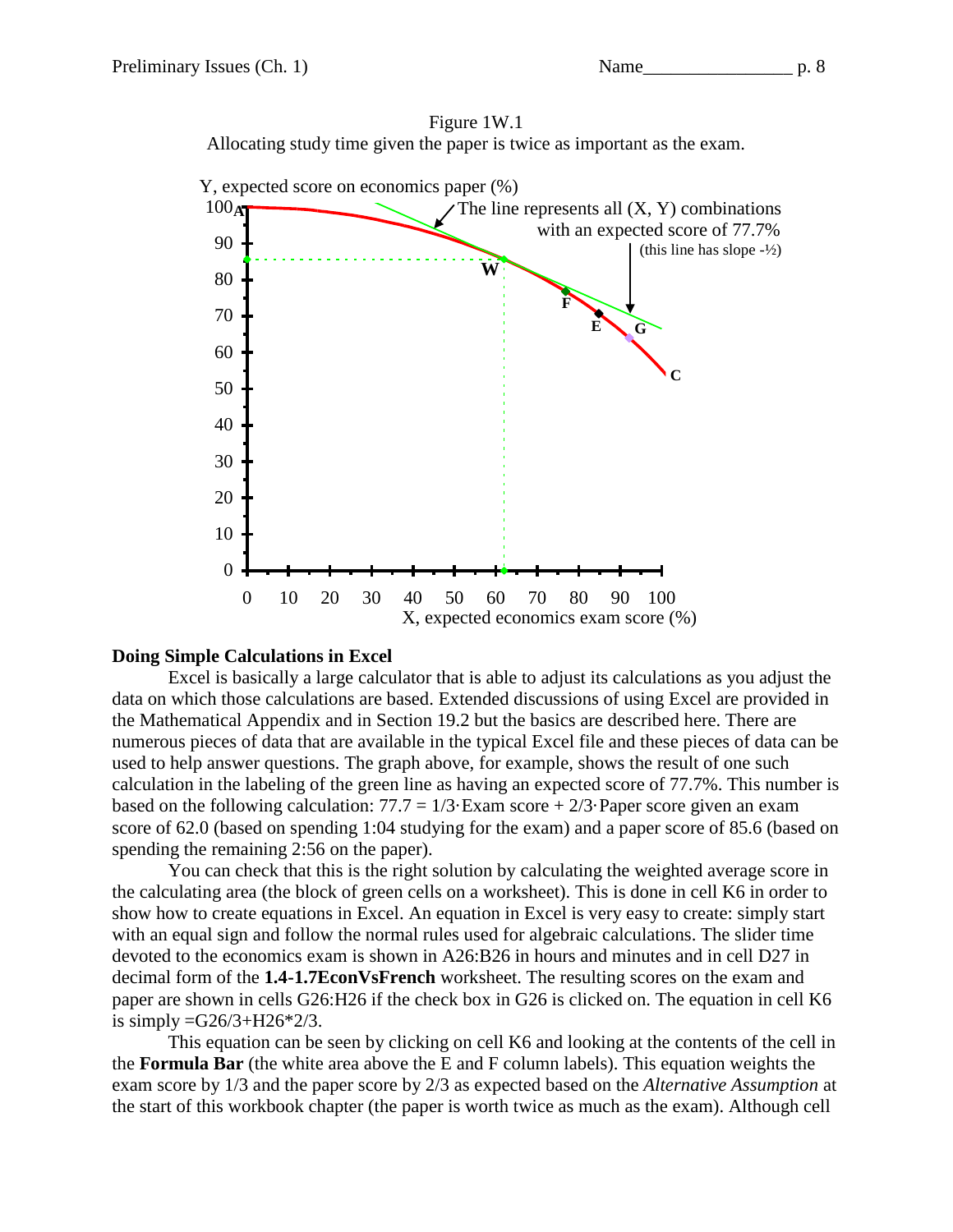K6 looks like the number 77.74583 occupies the cell, in actuality, that number is simply the result of the equation in the cell.

You can easily check that this is the correct amount of time to devote to studying for the exam by moving the time slider in both directions away from 1:04. As you do so, even by a minute, the weighted average in cell K6 will decline. The farther time moves away from 1:04 the lower is the weighted average score. (You should make sure to open up the file and check this for yourself. If you want to start at the maximum point you can call up the final answer using the **Scenario** function (since this scenario has been saved as 1W.1 in the file).

The above example has shown how one can use the Excel figures to help attack problems. The problems to which we now turn provide further opportunities to explore these issues.

The goal of this workbook chapter is to remind you about some basic aspects of economic modeling described in Chapter 1. The model developed in Section 1.2 involves reinterpreting the production possibilities frontier but the focus was really on model building rather than on the model itself. The problems below allow you to further develop your modeling skills and to explore the difference between various concepts discussed in Chapter 1.

- You should be able to derive information from price and inflation data.
- You should be able to use the concept of opportunity cost to make decisions.
- You should begin to become comfortable using the Excel figures in order to explore how the results of the model change as the underlying parameters of the model change.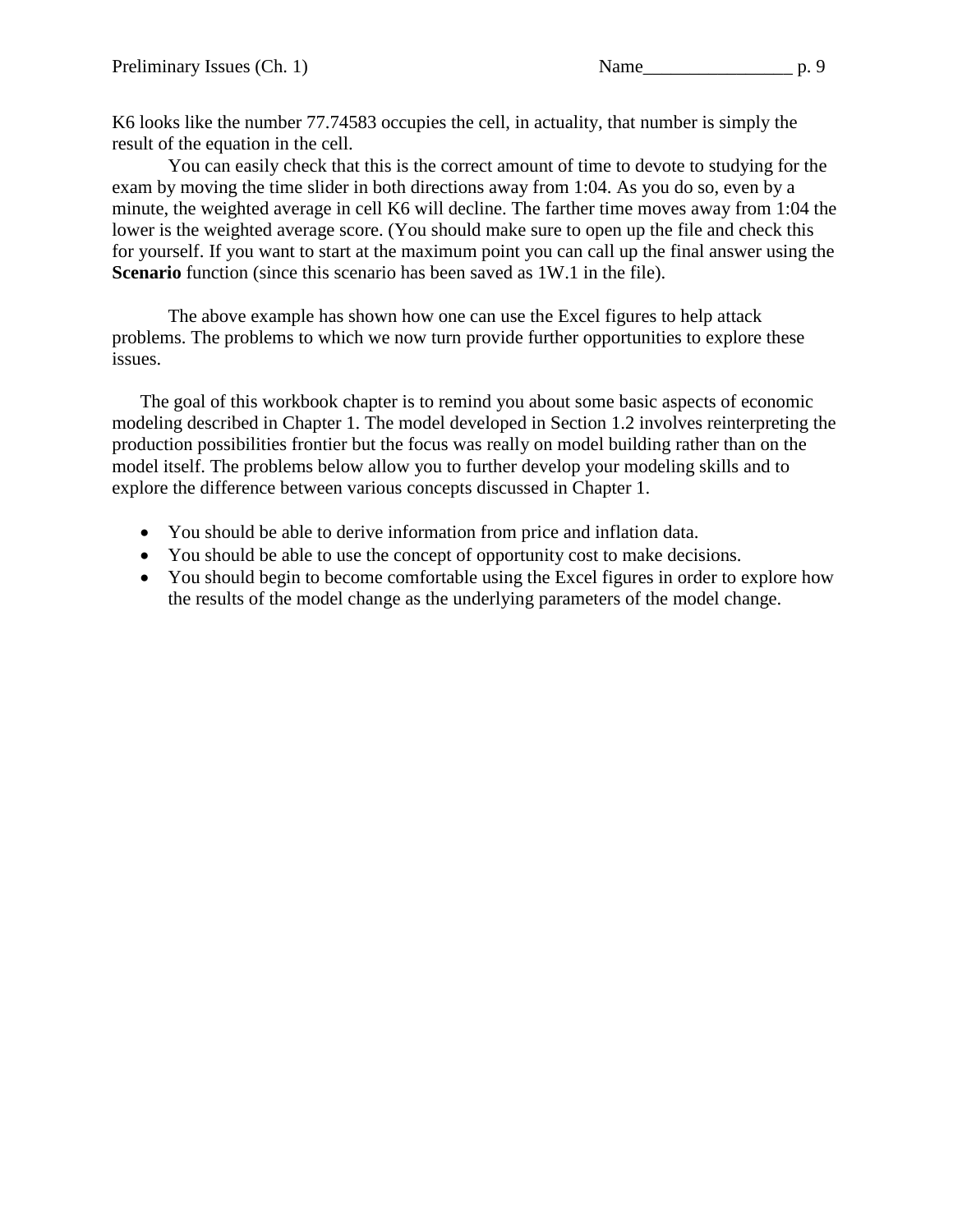1. Consider the first two rows of data in Table 1.1 (reproduced below). The price of each of the six goods listed in 1981 is larger than the corresponding price in 1980.

|      | Electricity | Utility gas | Gasoline | Eggs   | <b>Bananas</b> | Medical |
|------|-------------|-------------|----------|--------|----------------|---------|
| 1980 | \$29.83     | \$38.53     | \$1.25   | \$0.84 | \$0.34         | 74.9    |
| 1981 | \$34.19     | \$44.42     | \$1.38   | \$0.90 | \$0.36         | 82.9    |

A) Are each of these prices real or nominal prices? **\_\_\_\_\_\_\_\_\_\_\_\_\_\_\_\_\_\_\_\_\_\_\_**

B) Calculate the percentage price increase for each of these goods for the year using 1980 as the base. (You can do this with a calculator or by using the Excel file for this table.)

| Electricity | Utility gas | Gasoline | Eggs | <b>Bananas</b> | Medical |
|-------------|-------------|----------|------|----------------|---------|
|             |             |          |      |                |         |
|             |             |          |      |                |         |

C) Without calculating the inflation rate for 1980, suppose you have been told that electricity is more expensive in real terms in 1981 than in 1980. Based on this information and your answers in part B alone, can you say whether any of the other five goods are also **more**  expensive in real terms in 1981 than 1980?

Can you tell whether any of the other five goods are **less** expensive in 1981 than 1980?

2. (This does not require Problem 1.) Consider the first two rows of data in Table 1.1 (reproduced at the start of Problem 1 above). CPI information is also included in Table 1.1 for those years: CPI<sub>1980</sub> = 82.4 and CPI<sub>1981</sub> = 90.9.

A) Using this CPI data, calculate the real price for each of these goods in 1981 using 1980 dollars.

| Electricity | Utility gas | Gasoline | Eggs | <b>Bananas</b> | Medical |
|-------------|-------------|----------|------|----------------|---------|
|             |             |          |      |                |         |
|             |             |          |      |                |         |

B) Which goods became better buys and which have become worse buys in 1981 on a real basis based on the change in real price between 1980 and 1981 derived in part A?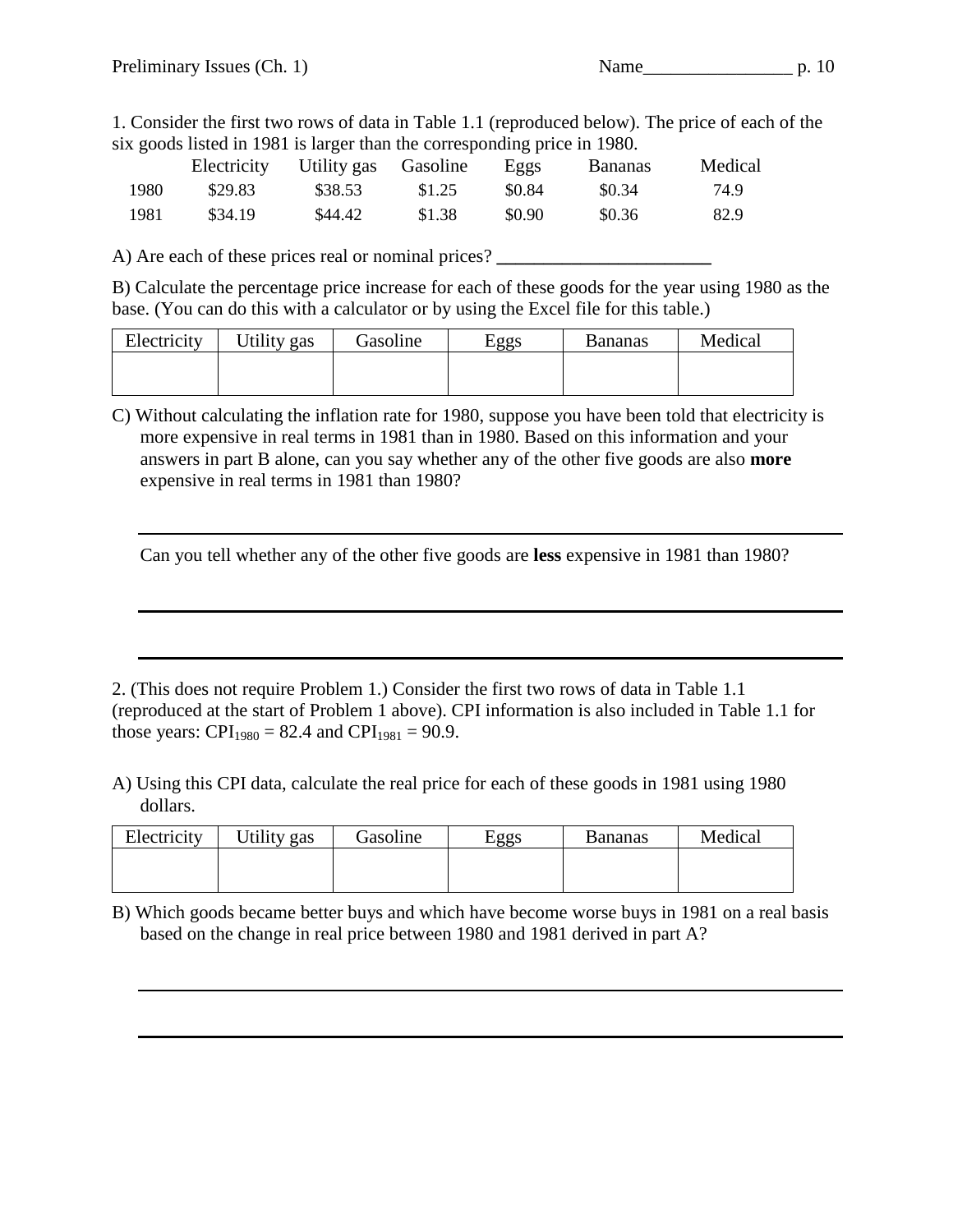3. (Requires Problems 1 and 2.) Consider inflation directly using the CPI data for those years:  $CPI_{1980} = 82.4$  and  $CPI_{1981} = 90.9$ .

A) Using this CPI data, what is the inflation rate between 1980 and 1981?

B) Compare this inflation rate to the percentage price increases in your answer to Problem 1B. Are your answers to Problem 2B confirmed for each good? Explain.

4. Suppose your exam score as a function of study time is given by Equation 1.1b:  $S(t) = 50 \cdot t^{0.5}$ . How much time would you have to devote to studying to get a 75 on an exam? Do this by algebraic manipulation.

*Hints*: You do not have to provide this in hours and minutes, you can simply provide a decimal answer for t. You know the answer is a bit more than two hours because points **A** and **B** on the PPF in Figure 1.4 shows that you get a 70.7 on such an exam if you devote 2 hours to the exam:  $70.7 = 50.2^{0.5}$ .

5. Suppose you have two exams and both face the same score as a function of study time as given by Equation 1.1b:  $S(t) = 50 \cdot t^{0.5}$ . Suppose you wish to get a 75 on both exams. Y, exam 2 100

- A) How much time do you have to devote to studying for both exams and how do you apportion study time across exams?
- B) What is the opportunity cost of exam 1 in units of exam 2 score at this allocation of study time?



Provide a PPF graph that is consistent with

*Hint*: This is easy to do using the Excel figure file and starting with Figure 1.4 then click the blue

your answer. If you wish to use the Excel figure instead of sketching the answer in the graph provided simply attach the figure as a separate page to your homework.

PPF off in cell I20 and click on the red adjustable PPF in cell I22. This is also easy to answer if you have done Problem 4.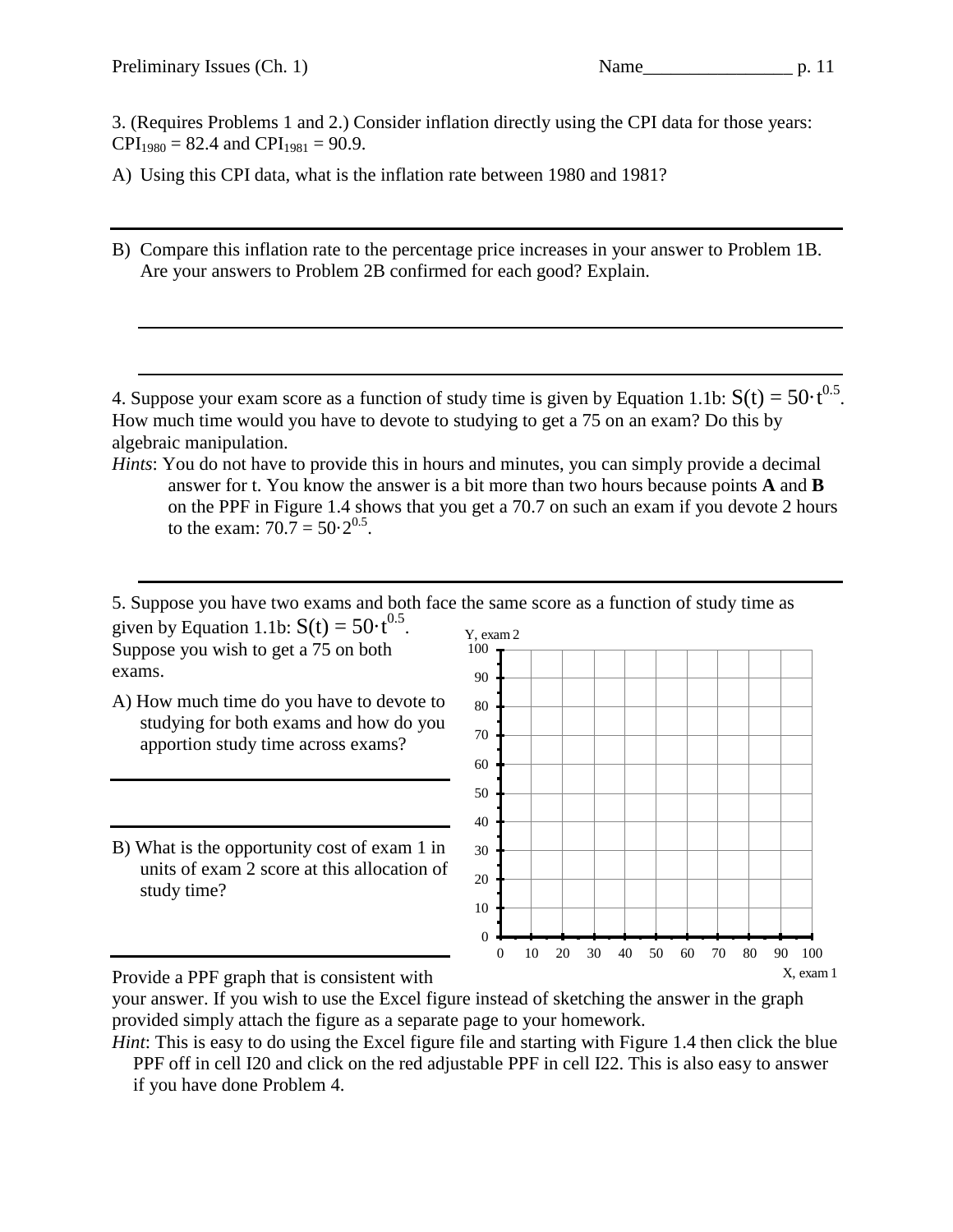6. Start from Figure 1.5 in which you find economics is 20% easier to study for than French (so the production functions are given by Equations 1.2.economics and 1.2.French in the text). You need not use the equations but you can confirm your answers with them if you wish.

- A) Suppose you wish to obtain a 75 on each exam. How much study time total should you devote to studying and how should you apportion study time across subjects?
- B) What is the opportunity cost of economics in units of French score at this allocation of study time?
- C) Provide a PPF graph that is consistent with your answer.
- *Hints*: This is easy to do using the Excel figure file and starting with Figure 1.5 then adjusting the total time slider. Part of your answer is already done if you did Problem 4. Do not worry about one minute differences in answers on the worksheet – such differences are due to rounding.



7. Start from Scenario 1W.1 described above in which the paper is worth twice as much as the exam and you have 4 hours to devote to both. We showed in Figure 1W.1 at the start of this workbook chapter that a maximum expected score of 77.7 occurs if we devote 1:04 to studying for the exam with the remaining 2:56 devoted to the paper (by looking at that answer in cell K6 in the calculating area). How sensitive is this answer to getting the allocation right? Put another way, determine the range of values of study time devoted to the exam that will we be within ONE point of the maximum score by answering the questions below. There is no need to provide graphical support for your answer.

- *Hint*: This is easy to answer if you simply copy the maximum number (77.74583) into another one of the green cells then place the difference between this number and K6 in a third cell. As you move the slider in D26:E26, you will be able to see when the difference becomes larger than 1.00.
- A) What is the **smallest** amount of time you can devote to the exam and be within one point of the top score? \_\_\_\_\_\_\_\_\_\_
- B) What is the **largest** amount of time you can devote to the exam and be within one point of the top score? \_\_\_\_\_\_\_\_\_\_
- C) How large is the range of exam times over which you lose less than a point in expected score as a result of your choice of allocation time?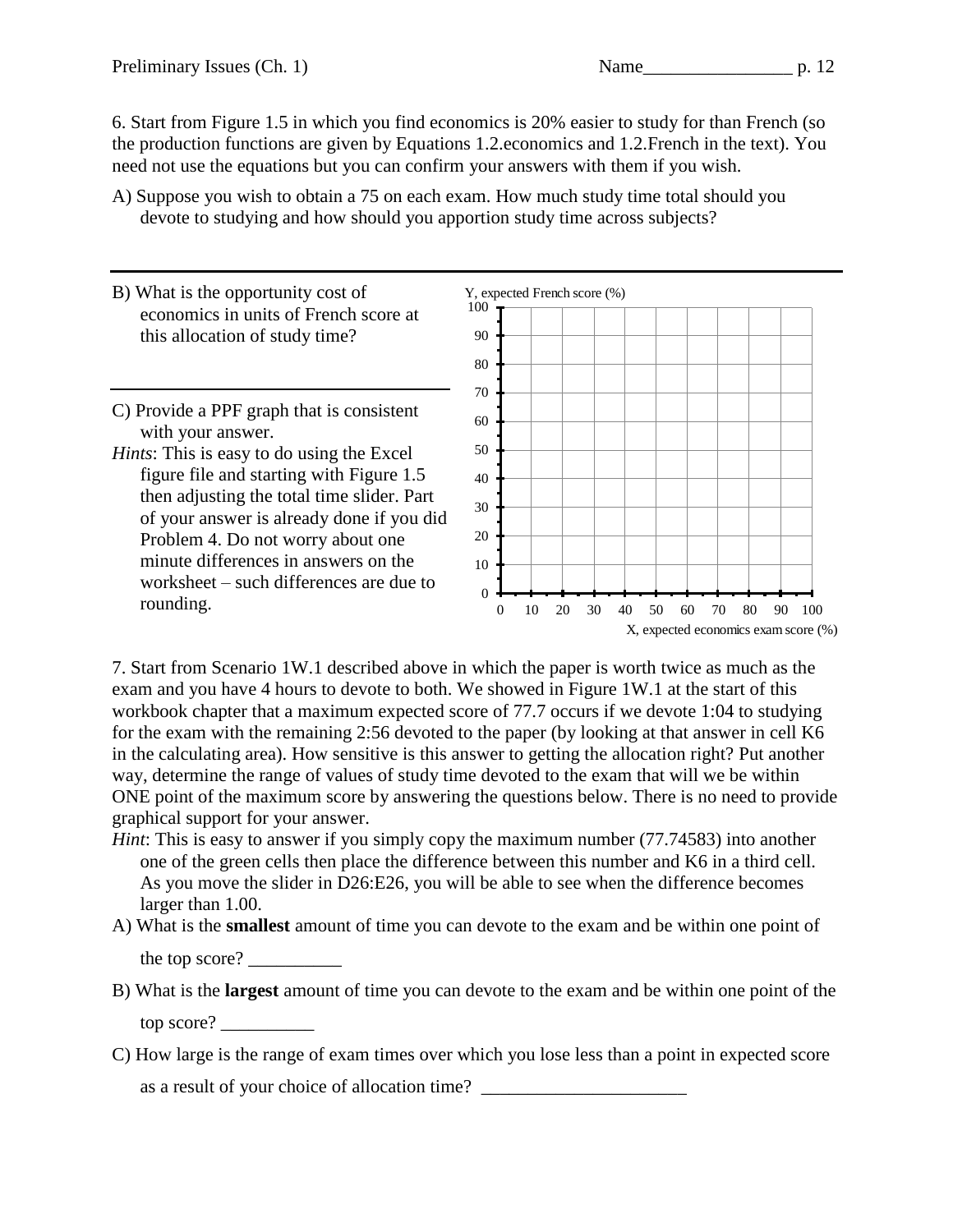8. Suppose you begin to use a language lab to study for your French exams and it increases your productivity over your previous productivity level. (As a result, the two production functions are:  $S_{\text{French}}(t) = 55 \cdot t^{0.5}$  and your economics production function remains  $S_{\text{economics}}(t) = 60 \cdot t^{0.5}$ . Do this by modifying Figure 1.6.

- A) What percentage increase in productivity occurred in your French exam as a result of using the language lab?
- B) Given the new French and economics exam score production functions, would you expect to study the same amount of time in each class if you wish to have equal scores across exams? Explain.
- C) If you wish to devote three hours to economics and French total, how should you allocate study time so as to equalize expected scores in both classes? What score do you expect on each exam?

*Hint*: You can do this algebraically but it is easier to use the Excel file.

<sup>9. (</sup>Requires Problem 8.) Provide an algebraic proof that the allocation of study time you derived in Problem 8 equalizes expected score across exams.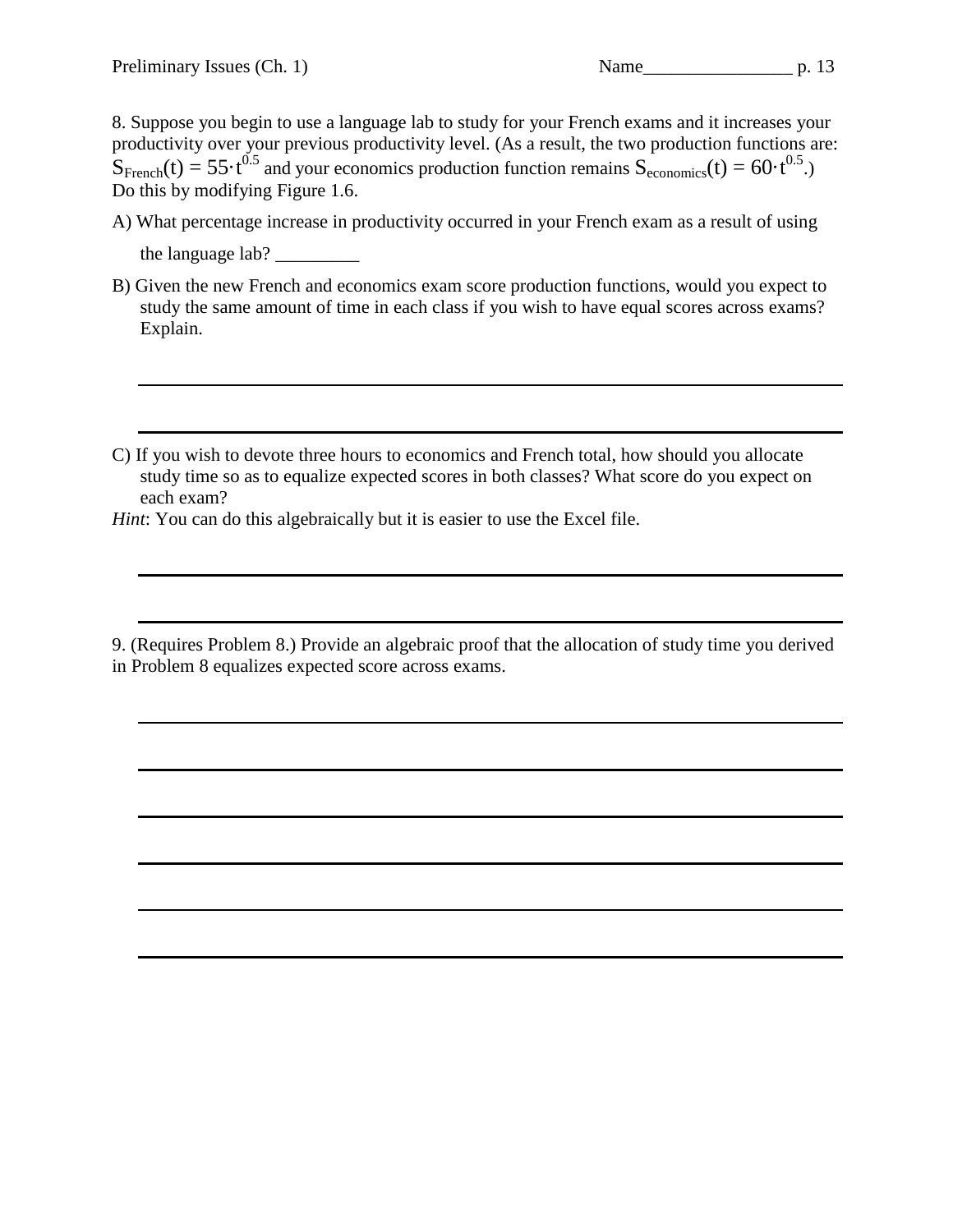10. We argued in the text that most exams exhibit diminishing returns to extra study time. This need not be the case. For example you might be studying for a class that is quite complex and for which you only see the "full picture" if you devote a sufficient amount of time to the class. How would you model this production function? (In order to be able to use the file that produced Figures  $1.1 - 1.3$ , assume you see the "full picture" (by getting a perfect score) with 4 hours of studying. How would you adjust the score given 1 hour of study time slider in row 17 to model this situation? Explain and provide graphical support.



11. (This is more challenging than the rest of the problems.) Prove that the PPF in Figure 1.4 is a quarter circle (and will remain a quarter circle as long as both exams are equally hard). *Hints*: To prove this you must recall that the equation for a circle is  $x^2 + y^2 = c$  where  $c > 0$ . If x

is written as  $x(t)$  then y is  $y(H - t)$  where H is the time devoted to studying.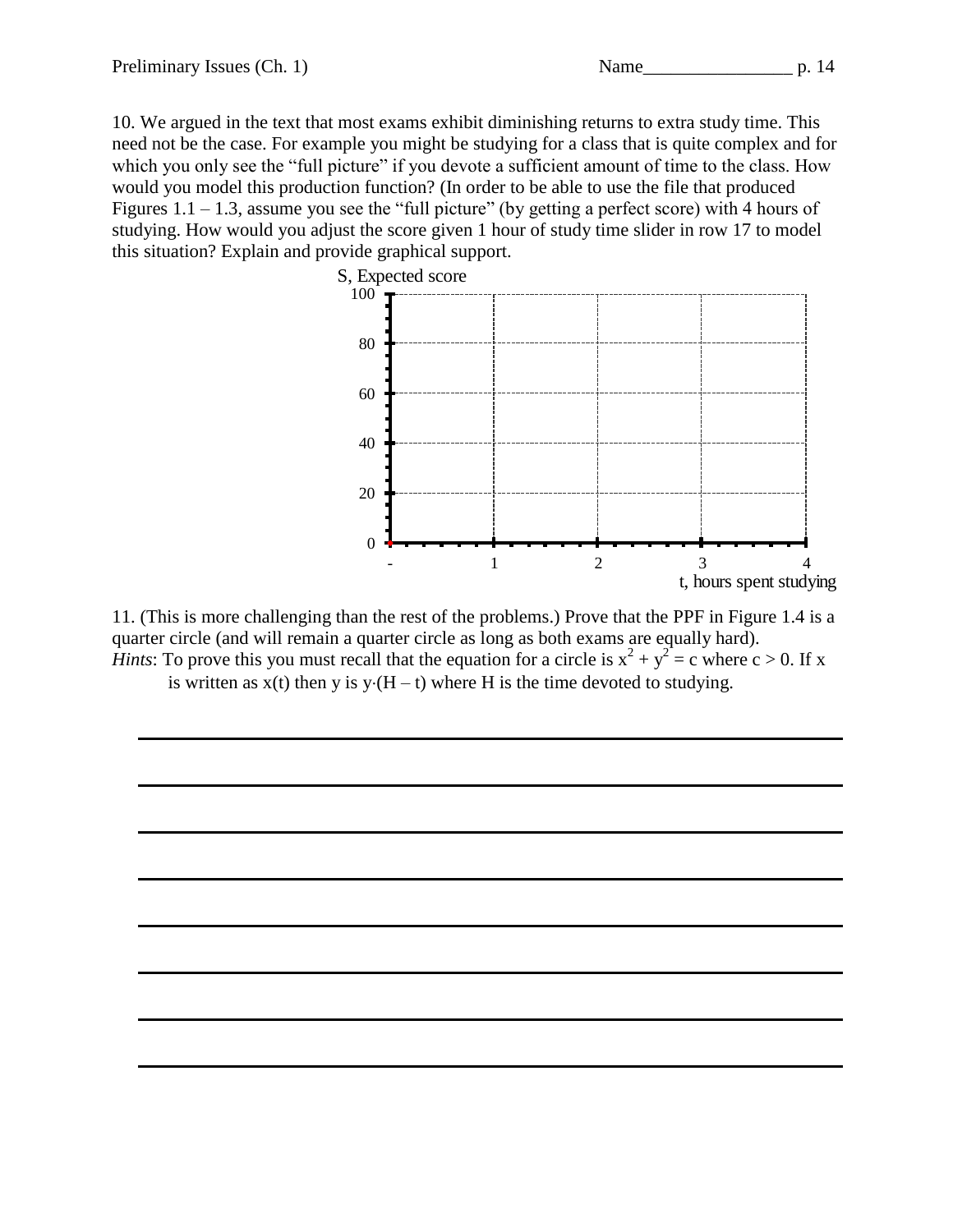**Note:** This workbook chapter has some redundant boxed inserts that replicates material explained in earlier parts of the Workbook (since Chapters 1 and 2 may not be formally assigned). Ignore these boxes if you have already seen this material.

#### **Workbook Chapter 3: Preferences**

<span id="page-15-0"></span>Chapter 3 presents the most basic notion in consumer theory, the notion of preferences. Individuals, when offered a choice between alternatives, will always be able to say which they prefer. Preferences, most basically, involve pair-wise comparisons of bundles of goods. Since pair-wise comparisons are time consuming to analyze, economists have developed geometric and algebraic methods of representing preferences. Chapter 3 focuses on the geometric interpretation of preferences: indifference curves.

Well-behaved preferences have four properties: completeness, transitivity, monotonicity and convexity. Completeness simply means all bundles can be compared. Transitivity means that if you prefer bundle **A** to **B** and **B** to **C,** then you must prefer **A** to **C**. Completeness and transitivity are required for preferences to be well-defined, and in our examples we will always assume these two properties hold. Some of the preferences examined in this chapter violate the other two properties, monotonicity and convexity. Monotonicity means more is better and convexity means that the set of bundles at least as good as a given bundle is a convex set. Monotonicity implies that indifference curves are downward sloping. Convexity implies that the set of bundles between any two indifferent bundles are at least as good as the endpoint bundles. When preferences are both convex and monotonic, the slope of the indifference curve cannot increase as x increases along the indifference curve.

Indifference curves allow us to tell economic stories – even behavior that we will typically not see in the market. For example, people will not typically purchase goods that they dislike. Nonetheless, we can use preference over "bads" (a "bad" is a good that is disliked) to describe tradeoffs between various products. You should practice describing preferences with indifference curves because it is difficult initially to move from a description of preferences to a graphical representation of preferences using indifference curves. As you consider your preferences, do not restrict yourself to goods you typically buy in a store, but instead try to describe preferences over less traditional goods using indifference curves.

#### **The following is also explained in Workbook Chapter 1**

Whenever you begin to work on a problem, or even as you read, keep a piece of scratch paper available for doodling and make sure you label your axes as you begin to sketch out a graph that helps to answer a problem. An even better strategy is to keep some graph paper available because it is often useful to describe specific locations of points and curves with precise regard to specific numerical values.

A few pages of blank graph paper have been included at the end of the workbook. The file **BlankGraphPage** allows you to print graph paper as needed (**all files mentioned in the Workbook are available from the IMaIA e-book**).

It is also useful to have at least 2 different colored pens as well as a pencil available to depict curves and changes in curves.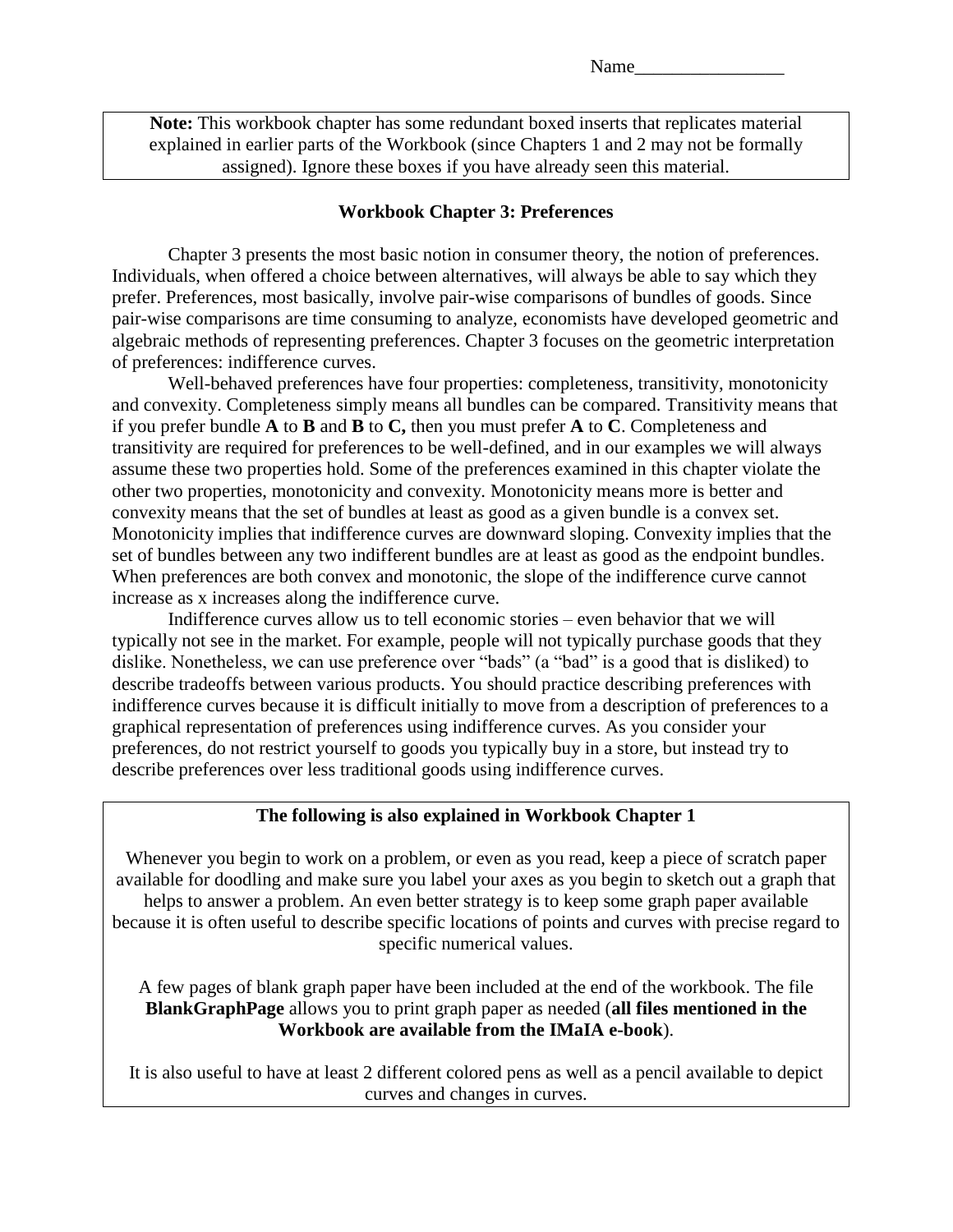## Preferences (Ch. 3) Name p. 36

## **An Initial Example**

Consider once again the tradeoffs inherent in consuming carrots, c, and zucchini, z. Tom likes both goods, and he likes to have equal quantities of both goods. When he has more zucchini than carrots he is willing to trade 2 zucchinis per carrot and when he has more carrots than zucchini he is willing to trade 3 carrots per zucchini.

A) Sketch indifference curves consistent with Tom's preferences (place carrots on the horizontal axis).

B) What type of preferences does this remind you of?

C) Are these preferences convex? Monotonic? Strictly convex? Strictly monotonic?

#### **Attacking this Problem**

None of the figures in the text will work exactly here but a couple of the figures can get you close to Tom's preferences. This has some aspect of the "L shaped" perfect complements preferences because he likes to have equal quantities of each good. This suggests that the vertices of Tom's indifference curves are on the  $45^{\circ}$  line. But, unlike perfect complements, above the  $45^{\circ}$ line indifference curves are not vertical and below the  $45^{\circ}$  line indifference curves are not horizontal. In this respect it is more like perfect substitutes.

The best way to proceed with Part A is to break the problem into two parts. You know that Tom's indifference curves look different above and below the  $c = z$  line (the 45<sup>o</sup>) line). As a result, start by labeling axes and drawing in a dashed line where  $c = z$  as is done in Figure 3W.1. Consider first having more zucchini than carrots. In this instance, indifference curves have  $MRS = 2$  because he is willing to trade 2 zucchinis per carrot in this instance. Put another way, Tom's indifference curves have a slope of  $-2$  when  $z > c$ .

The resulting indifference curves look like perfect substitute indifference curves where carrots are liked twice as much as zucchini. Although it is unnecessary to use the Excel files to answer this question, you should note the similarity between Figure 3W.1 and Figure 3W.2 obtained from the perfect substitutes file, Figure 3.5, by adjusting the slider so that  $MRS = 2$ . The two figures are not the same, but if you visualize a  $45^{\circ}$  line in Figure 3W.2 and ignore everything beneath this line then the figures portray the same preferences on the "half space" where there are more zucchini than carrots.



## Figure 3W.2

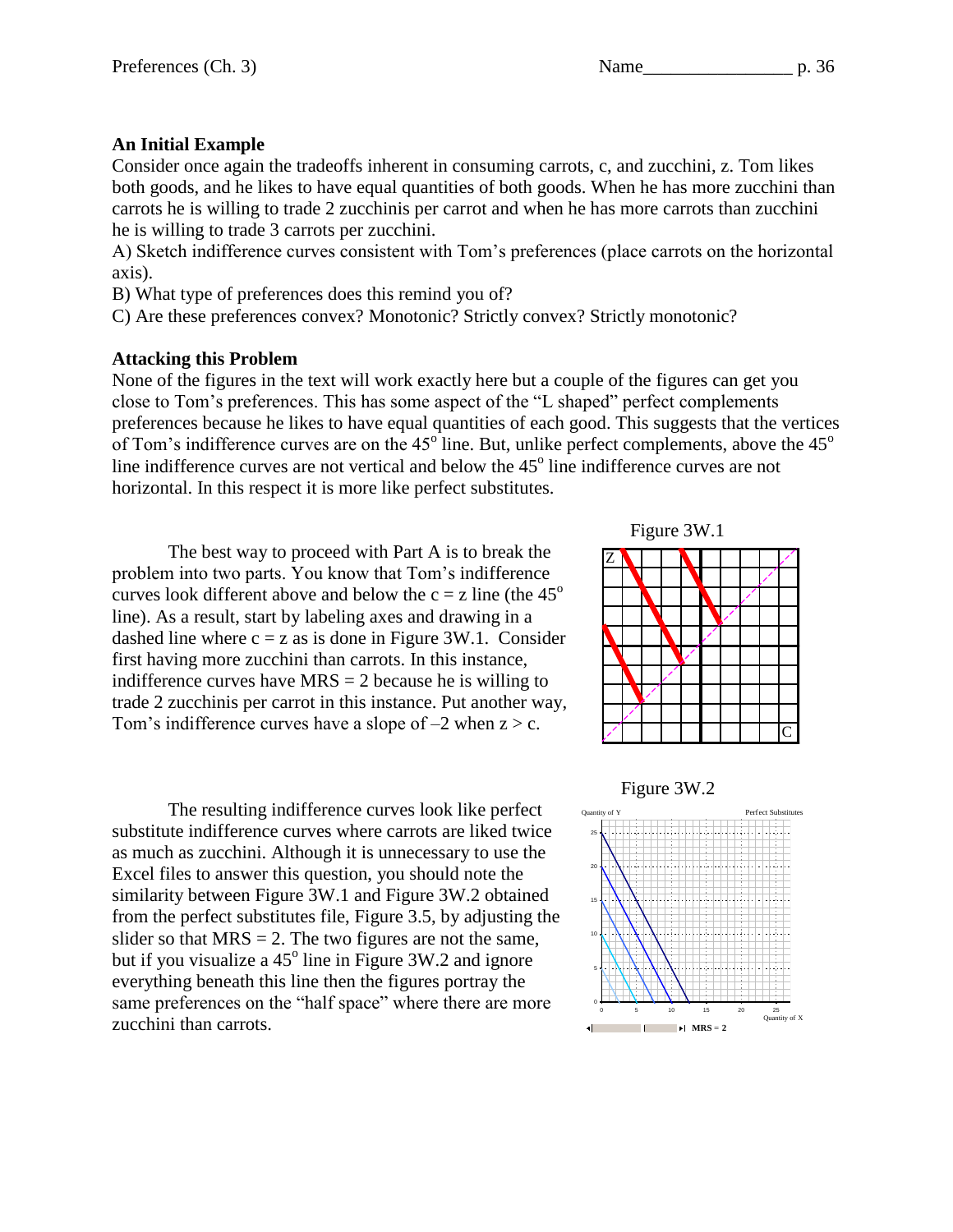

The bottom half of each indifference curve is based on the tradeoffs inherent when Tom has more carrots than zucchini. In this instance, Tom is willing to trade 3 carrots per zucchini. This implies a slope of  $-1/3$  in this instance (since slope =  $\Delta z/\Delta c$ )  $= -1/3$ ) or, in terms of MRS, we have MRS  $= 1/3$ . Start at each of the  $c = z$  points on the indifference curves started in Figure 3W.1 and draw a line with slope –1/3 as shown in Figure 3W3. One final piece is shown in that figure – the blue arrow points in the direction of more preferred bundles. These arrows were not shown in the text because the text used different shades of blue

to denote the direction of more preferred bundles. An alternative way to show the same thing is to simply have an arrow point in the direction of better bundles. Figure 3W.3 answers part A of this question.

The bottom part of the indifference curves look like perfect substitute indifference curves where zucchini is liked three times as much as carrots. You should therefore be able to see the similarity between the lower part of Figure 3W.3 and 3W.4. Figure 3W.4 is obtained in the same way as 3W.2 discussed above.

**B)** Tom's preferences are like a blend of perfect substitutes and perfect complements. They are like perfect complements in that each indifference curve has a vertex. They are like perfect substitutes in that they have constant MRS in each "half space" above and below the  $c = z$  line.

**C)** Consider first monotonicity. Monotonicity means more is at least as good as less of each good. These preferences are monotonic because an increase in each good with the same amount of the other good is strictly preferred to the initial bundle. Therefore, these preferences are also strictly monotonic.

Consider next convexity. Convexity requires that the bundles between any two indifferent bundles be at least as good as the endpoint bundles. Put another way, the upper contour set of any bundle is a convex set. Two points on one of Tom's indifference curves are either both on one side of the  $c = z$ dashed line or they are on opposing sides. Both situations are depicted in Figure 3W.5. The bundles between **A** and **B** (on the green line segment **AB**) are indifferent to **A** or **B** and the bundles between **A** and **D** (on the green line segment **AD**) are strictly preferred to **A** or **D**. Therefore preferences are convex.

Strict convexity requires that the bundles between any two indifferent bundles be better than the endpoint bundles. While this is true if the two indifferent bundles are on opposite sides of the  $45^\circ$  line (for example **A** and **D** in Figure 3W.5) it is not true for indifferent bundles on the same side of the  $45^{\circ}$  line (for example **A** and **B**). Therefore, Tom's preferences are convex but they are not strictly convex. This is consistent with the discussion of Figures 3.3 and 3.4 in the





Figure 3W.5

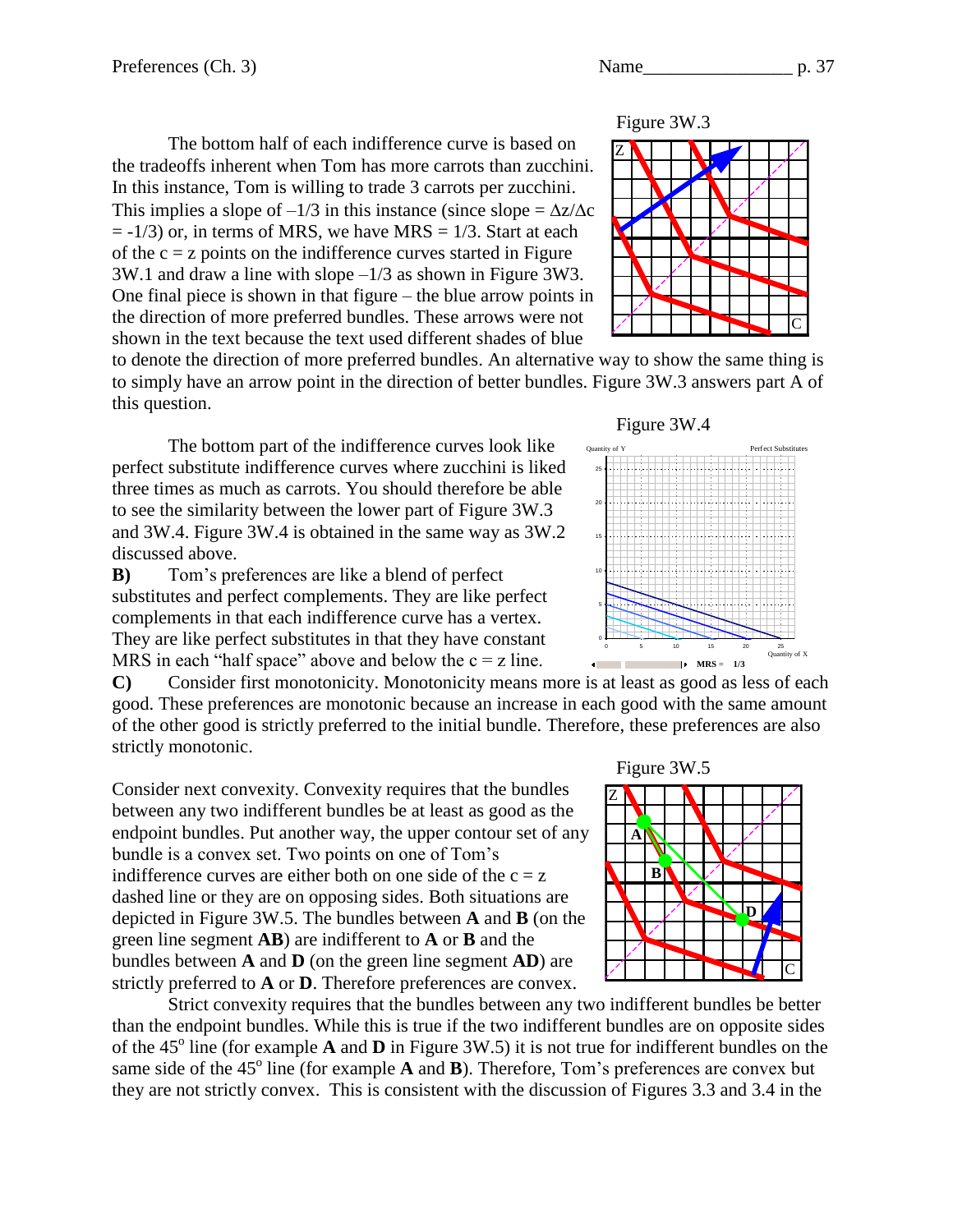text where it is noted that if indifference curves have linear segments then preferences cannot be strictly convex.

The following is also explained in Chapter 1

Graphical solutions for many of the problems in this workbook can be obtained using the Excel figure files from the text. Once you read the problem you should immediately begin to sketch out a solution with paper and pencil, even if you know you will eventually use an Excel file. This "doodling" is an invaluable part of learning microeconomics. Think back through the chapter to diagrams that seem like they describe similar behavior.

Some problems will tell you to work with explicit files, but others leave the choice up to you. Part of the learning experience is figuring out what works and what does not. As a result, some problems that are posed are posed in a more open-ended fashion than others, while some problems may require you to go beyond the graphs provided in the text and sketch out your own solution on graph paper.

Whenever you are asked to provide a graphical answer using the Excel files, you should make sure to label your graph and adjust the graph so that it is consistent with the information described. Then use the **Copy** command within Excel and the **Paste Special, Picture (Enhanced Metafile)** command within Word to transfer files into your answer sheet. (*This Copy and Paste Special command is described more explicitly later in this chapter at the point where it is explicitly requested. See, p. 47.)*

If you want to hand-sketch your answer you can insert blank graph paper into your Word document in the same way using the file **BlankGraphPage**. Just highlight as much as you want to use, then use the same **Copy** and **Paste Special, Picture (Enhanced Metafile)** commands to transfer the graph paper from Excel to Word.

The goal of this workbook chapter is to provide you with sufficient practice at telling economic stories that you will be able to do the following

- Move from a verbal description of preferences to a hand drawn indifference map.
- Provide a verbal description of what an indifference map depicts.
- Determine from an indifference map the preference ordering of specific bundles
- Be able to identify preferences that are monotonic, strictly monotonic, convex, and strictly convex.
- Become comfortable with the concept of marginal rate of substitution.
- Identify situations when specific types of preferences such as perfect substitutes, perfect complements, satiation points and bliss points apply and use the Excel files associated with those preferences.
- Graphically model when one or both of the goods are economic goods, economic bads, and economic neutrals.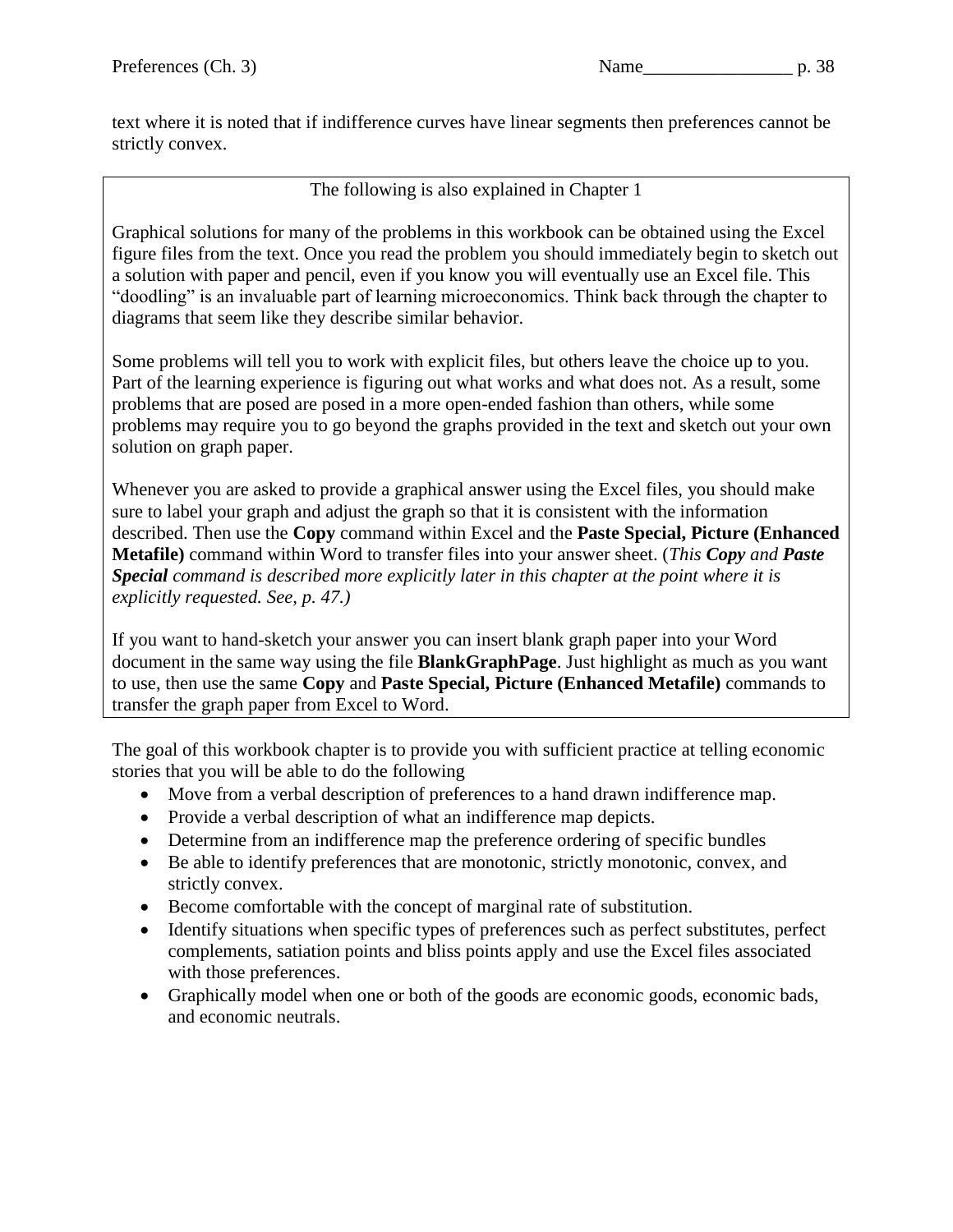**A general note about doing problems:** Manipulate the Excel files as appropriate to answer the following problems. For some problems you will be directed to a specific file, for others a file may help you answer the problem.

1. Assume each individual has strictly convex preferences over gardenias, G, and kiwis, K. Sketch each individual's preference map placing G on the horizontal axis and K on the vertical axis. In each sketch, include an arrow pointing in the direction of more preferred bundles.



K Calvin K  $\mathcal{L}(\mathcal{L}(\mathcal{L}))$  , and  $\mathcal{L}(\mathcal{L}(\mathcal{L}))$  , and  $\mathcal{L}^{\mathcal{L}}(\mathcal{L}^{\mathcal{L}})$  and  $\mathcal{L}^{\mathcal{L}}(\mathcal{L}^{\mathcal{L}})$  $\sim 100$  $\sim$ 

 $\sim$ 



C) Calvin likes both gardenias and kiwis. D) David likes kiwis but dislikes gardenias.

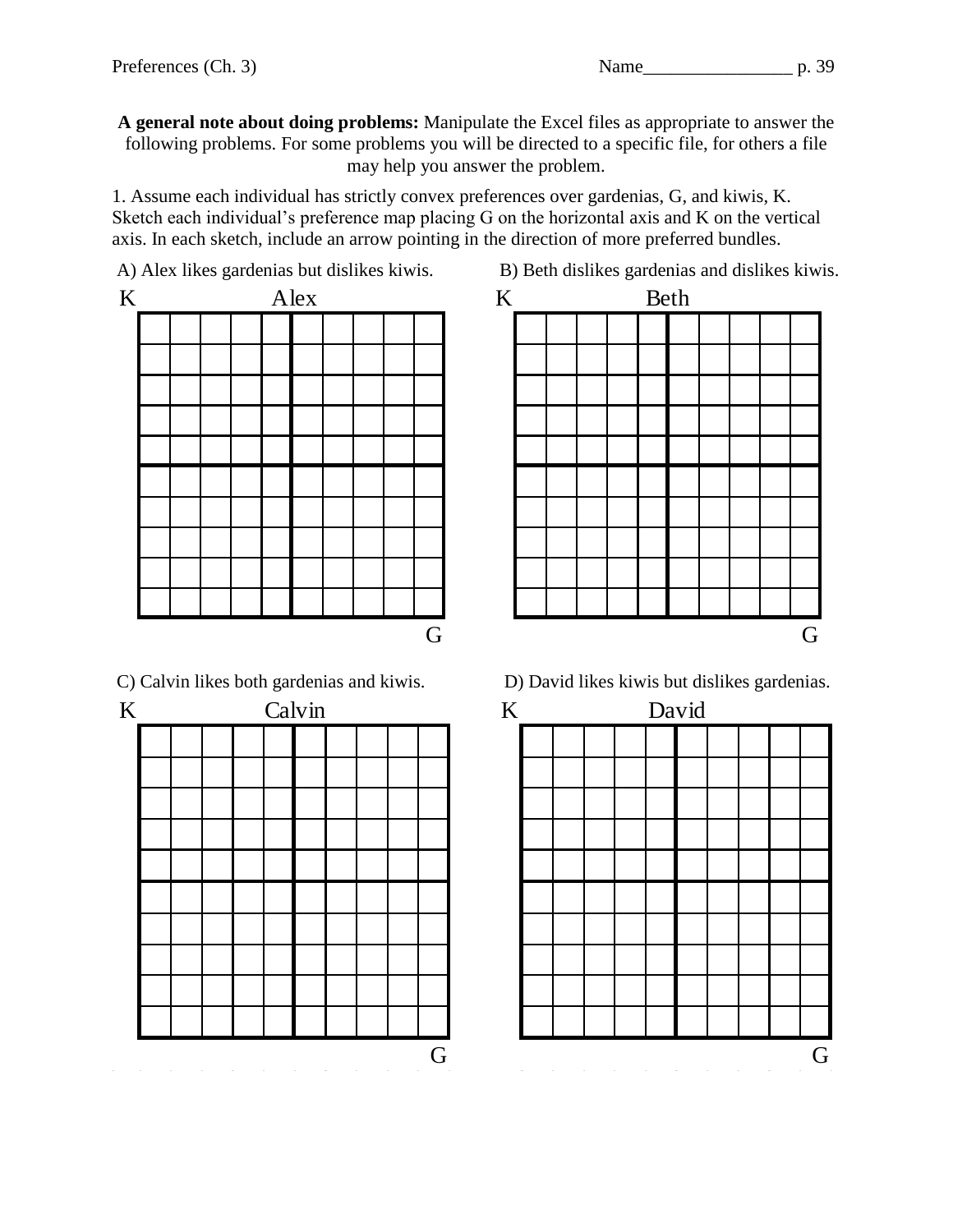2. Graph indifference maps of the following (draw an arrow in the direction of more preferred bundles as has been done Figure 3W.3 above):

- A) I tend to like two ounces of peanuts (P) for every beer (B) I drink.
- B) I like Coke (C) and Pepsi (P) equally, but I would rather have all one or the other rather than some of each on a given evening.
- C) I dislike olives (L) and onions (N) on pizza. If I must have them on my pizza, I would be willing to give up two olive slices per piece of onion.
- D) I do not care how much cheese (C) is on my pizza, but I like mushrooms (M) - the more the merrier.
- E) I like apples (A) and oranges (R) equally, but I prefer some of each to more of one and less of the other.
- F) I like apples (A) and oranges (R) equally and only care how many total pieces of fruit I have in my fruit basket.
- G) I have tons of free time and don't mind spending it watching TV. If watching marathons of either, I consider one Seinfeld rerun (S) "worth" two Friends reruns (F) but on a given evening I would prefer some of each rather than a marathon of either show.

P A P B B IIIIIIIC N C M D L IIIIIII C R E R F A IIIIIIIIA S G S H

F IIIIIIII

H) I have tons of free time and don't mind spending it watching TV. If watching marathons of either, I consider one Seinfeld rerun (S) "worth" two Friends reruns (F) but on a given evening I would prefer a marathon of either show.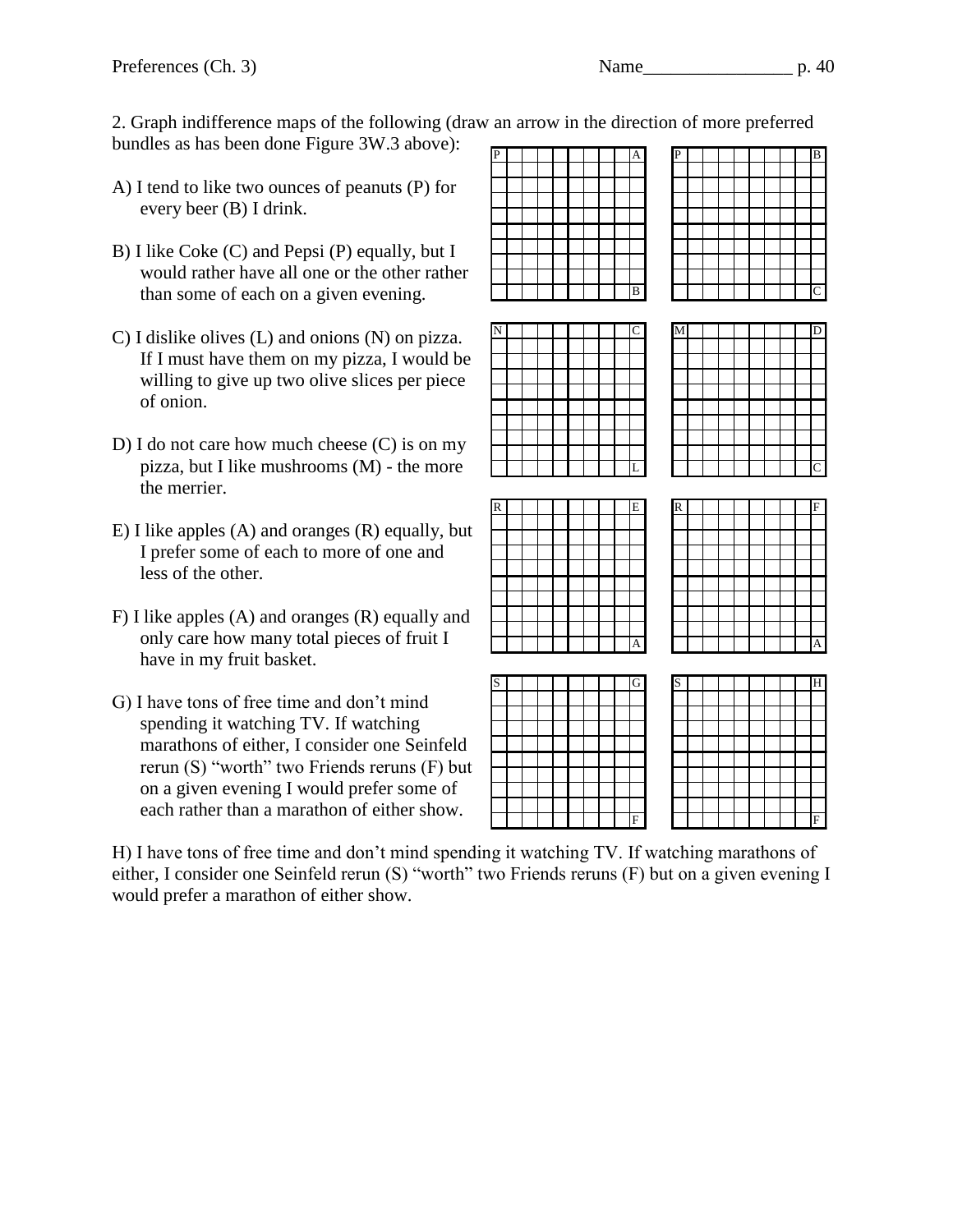**M**) Could these preferences be monotonic?

|              |              | SM) Could these preferences be strictly monotonic? |             |                                                                                          |                    |  |  |  |  |  |  |  |
|--------------|--------------|----------------------------------------------------|-------------|------------------------------------------------------------------------------------------|--------------------|--|--|--|--|--|--|--|
|              |              |                                                    |             | C) Could these preferences be convex?<br>SC) Could these preferences be strictly convex? |                    |  |  |  |  |  |  |  |
|              |              |                                                    |             |                                                                                          |                    |  |  |  |  |  |  |  |
|              | $\mathbf{M}$ | <b>SM</b>                                          | $\mathbf C$ | <b>SC</b>                                                                                | <b>Explanation</b> |  |  |  |  |  |  |  |
| $\mathbf{A}$ |              |                                                    |             |                                                                                          |                    |  |  |  |  |  |  |  |
| B            |              |                                                    |             |                                                                                          |                    |  |  |  |  |  |  |  |
| $\mathbf C$  |              |                                                    |             |                                                                                          |                    |  |  |  |  |  |  |  |
| D            |              |                                                    |             |                                                                                          |                    |  |  |  |  |  |  |  |
| ${\bf E}$    |              |                                                    |             |                                                                                          |                    |  |  |  |  |  |  |  |
| $\mathbf{F}$ |              |                                                    |             |                                                                                          |                    |  |  |  |  |  |  |  |
| G            |              |                                                    |             |                                                                                          |                    |  |  |  |  |  |  |  |
| H            |              |                                                    |             |                                                                                          |                    |  |  |  |  |  |  |  |

4. Figure 3.14D examines why well-behaved indifference curves cannot intersect. If preferences are not convex or monotonic, can indifference curves intersect? Use a graph to explain your answer.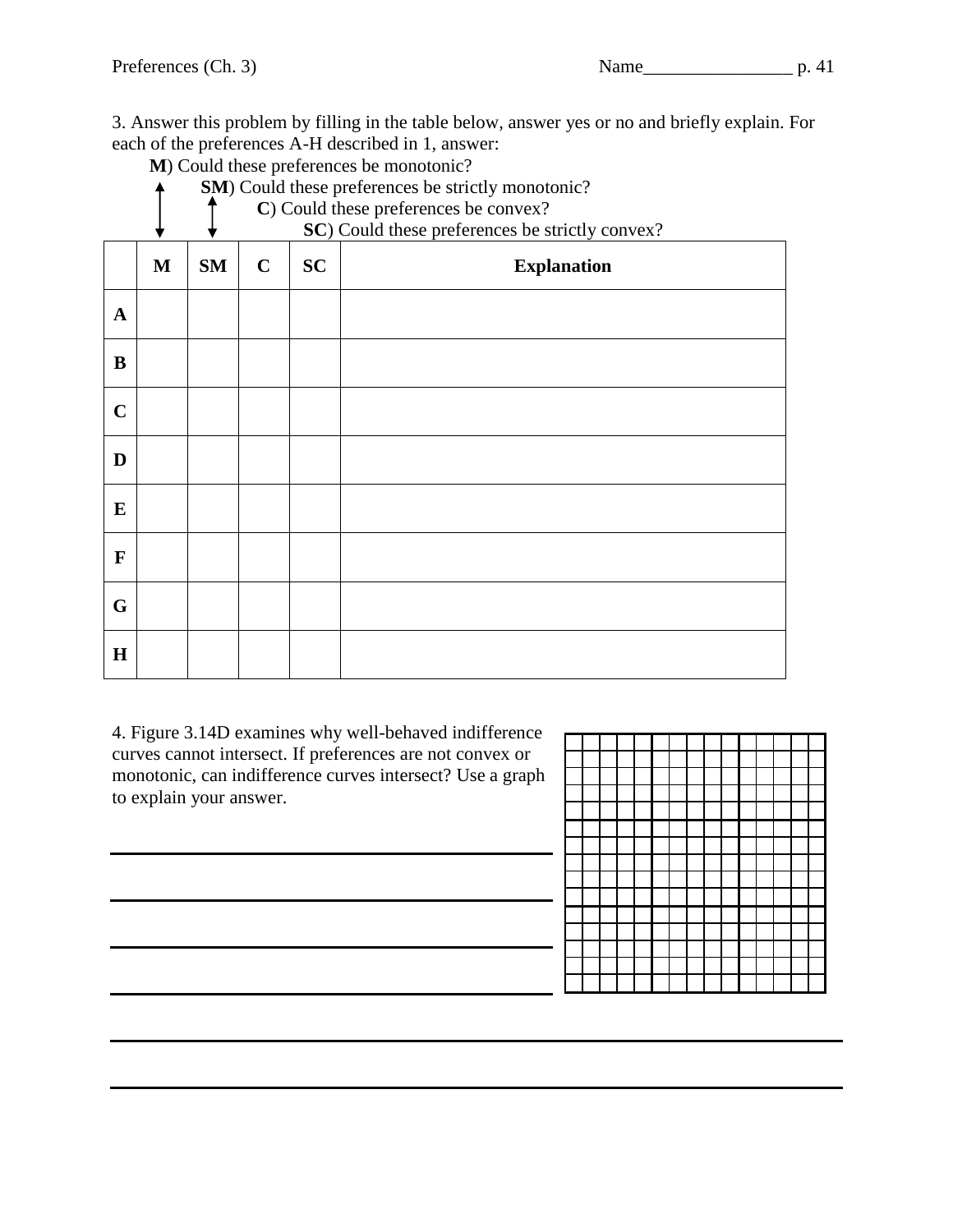5. Consider the following situation. Ralph, who has monotonic and strictly convex preferences over fruit, is at the supermarket where he is considering the following bundles of apples and bananas (put apples on the horizontal axis and bananas on the vertical axis). He has preferences over the six bundles  $A = (1, 6)$ ,  $B = (2, 5)$ ,  $C = (3, 4)$ ,  $D = (4, 3)$ ,  $E = (5, 2)$  and  $F = (6, 1)$ . In particular, Ralph is indifferent between **A** and **E**. He is also indifferent between **B** and **D**.

i) Given this information, provide a rank ordering of his preferences over these six bundles, and explain how you arrived at your answers. (i.e. show which is/are best, next

best, and so on.) Use both  $\succ$ ,  $\sim$ , and  $\gtrsim$  and a graph to describe the rank ordering (make sure you correctly label **A** – **F** and show indifference curves through these points).

ii) Provide numerical bounds on MRS for each of the 6 points. (Each answer should say:  $n > MRS > m$  (fill in numbers for n and m) but each > could be  $\geq$ .)

| $\mathbf A$ |  |  |  |
|-------------|--|--|--|
| B           |  |  |  |
| $\bf C$     |  |  |  |
| $\mathbf D$ |  |  |  |
| ${\bf E}$   |  |  |  |
| $\mathbf F$ |  |  |  |

iii) How do your answers to parts i and ii change if you replace strict convexity with convexity in the start of the problem? Briefly explain by referring to what happens at each point.

iv) Suppose that we drop monotonicity from the start of the problem (but keep strict convexity). How does your answer to part i change, if at all. Explain with appropriate reference to diagram(s) as needed.





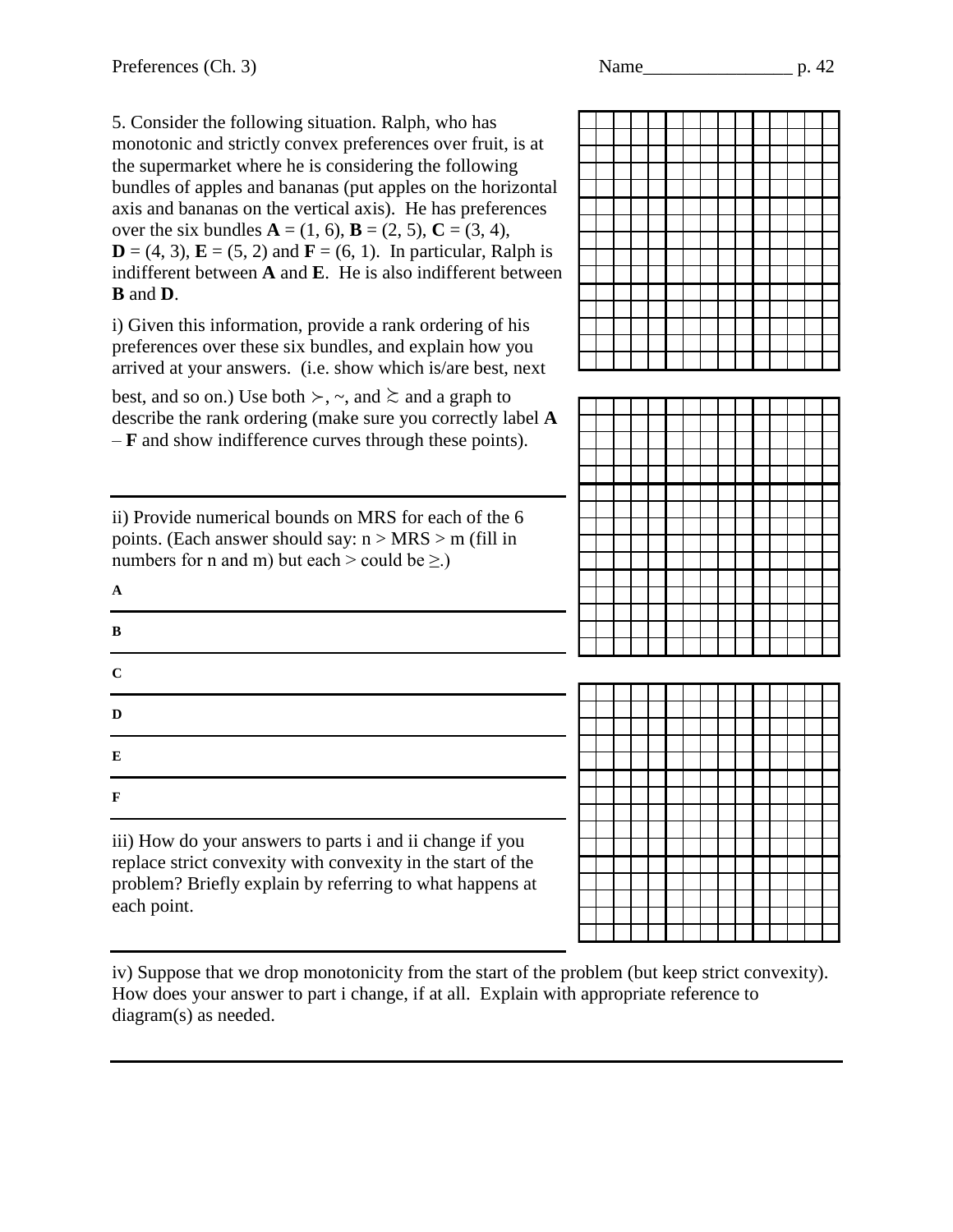6. Jill has preferences over alfalfa sprouts (A) and bean sprouts (B) that are strictly convex and monotonic. Jill is considering her preferences over the following 5 bundles (place ounces of alfalfa sprouts on the horizontal axis and ounces of bean sprouts on the vertical axis):  $A = (1, 11)$ ;  $B = (3, 7)$ ;  $C = (6, 6)$ ;  $D = (9, 5)$ ;  $E = (11, 1)$ . She is indifferent between **A** and **E**. She is also indifferent between **B** and **D**.

i) Can you help Jill out? Provide a rank ordering of her preferences over these five bundles, and explain why this ordering is necessary. Provide a graph that is consistent with the information presented in part i.

ii) Jill is interested in providing numerical bounds on her MRS at points  $\mathbf{A} - \mathbf{E}$ . (Each answer should say:  $n > MRS > m$  (fill in numbers for n and m) but each > could be  $\geq$ .) For each bundle, she would like to know upper and lower bounds on her MRS

that are consistent with the above information. In each case, provide a rationale for your answer. If you do not think that there is an answer for one or more of these points, provide a reason why this is the case.

| A           |  |  |
|-------------|--|--|
| B           |  |  |
| $\mathbf C$ |  |  |
| D           |  |  |
| E           |  |  |

iii) How do your answers to parts i and ii change if you replace strict convexity with convexity in the start of the problem? Briefly explain by referring to what happens at each point.

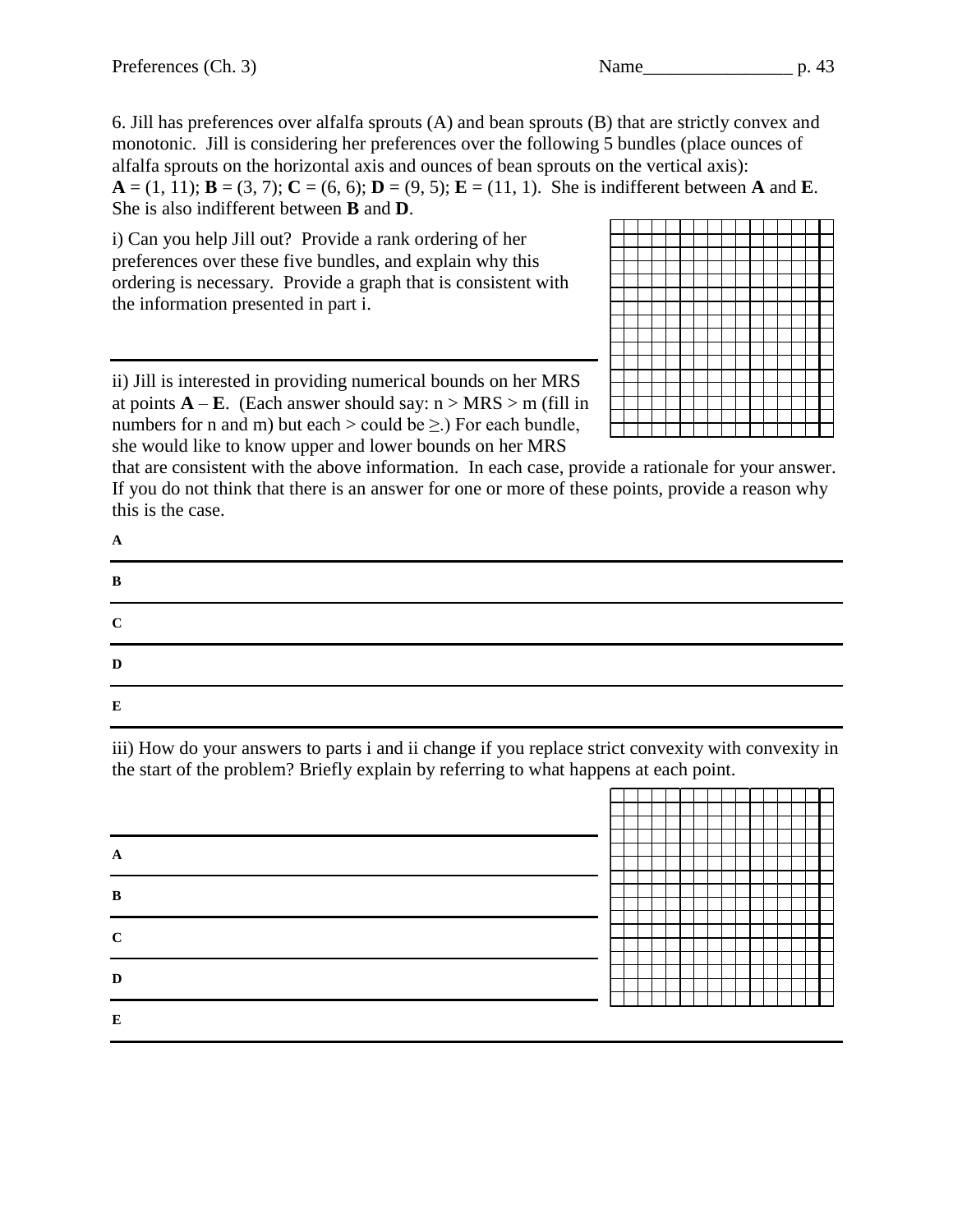6.iv) Suppose that we drop monotonicity from the start of the problem (but keep strict convexity). How does your answer to part i. change, if at all. Explain with appropriate reference to diagram(s) as needed. Three possibilities could potentially result.

7. Dan likes to diet. In the past he has followed three main diet plans: low calorie, low fat, and low carb. He has had some success with each program and his current method of determining which meal he prefers is based on comparing the meal on all three aspects. Specifically he

prefers meal A to meal B  $(A \gt B)$  if it is lower on at least two of three aspects. Dan is considering three possible dinners.

- S: The steak with ultralight beer is low carb, medium calorie, and high fat.
- P: The pasta with salad and Perrier is low calorie, medium fat and high carb.
- F: The fillet of sole with chardonnay is low fat, medium carb and high calorie.
- i) Does Dan prefer S or P? Explain.

ii) Does Dan prefer P or F? Explain.

iii) Does Dan prefer S or F? Explain.

Are Dan's preferences well-defined? Explain.

8. Explain why the assumption of convex preferences might be recast as: "averages are preferred to extremes." *Hint*: reread the definitions of convexity and strict convexity and try to create "average" points relative to two indifferent "extreme" points.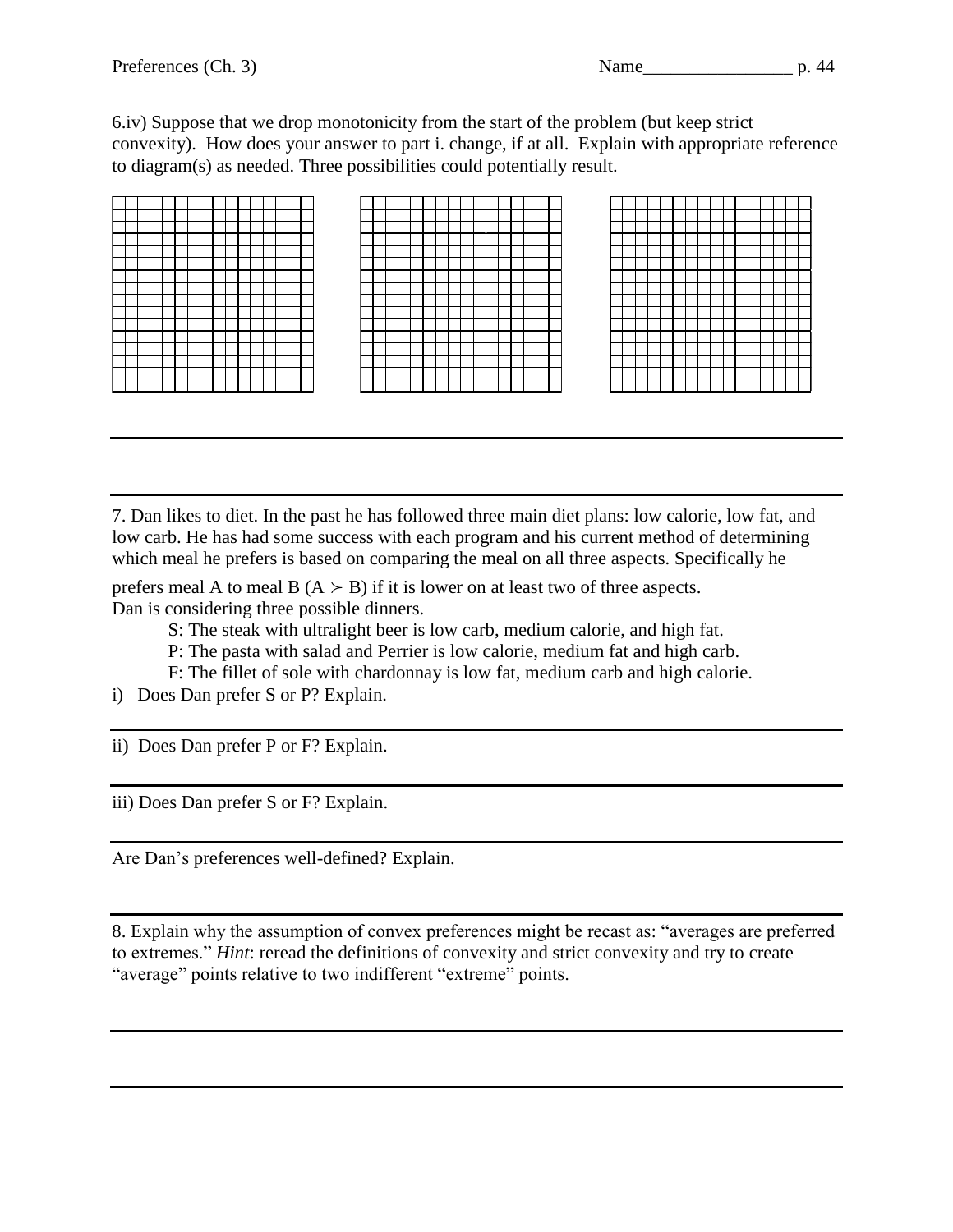9. Suppose you have matched up your nuts and bolts and now realize you need two washers per nut&bolt combination. Describe your preferences over (washer, nut&bolt) bundles graphically and in words (put washers on the horizontal axis and nut&bolt on the vertical axis).

10. Suppose Jim and Fred have well-behaved preferences over CDs and DVDs. At their endowment bundles, Fred's MRS of DVDs per CD is larger than Jim's. Who will end up with more CDs and who will end up with more DVDs than their initial endowment bundle at the end of the day? (Suppose trading is costless.)

11. Open the Excel file for Figure 3.14. Consider the  $(x, y)$  bundles  $\mathbf{A} = (3, 12)$ ,  $\mathbf{B} = (4, 9)$  and  $C = (6, 6)$ . When the slider is all the way to the left, what is the rank ordering of these three points? How does the rank ordering change if the slider is placed in the middle? How does the rank ordering change if the slider is all the way to the right? For each of these three scenarios, provide names of goods x and y that might lead to these preferences (and explain why you think these goods are appropriate).

**An extension of an example from the text**: Consider, once again, studying Economics versus French as discussed in Section 3.3. In the text solutions were proposed using the bliss point Excel file that allowed you to describe preferences over these two "bads." Consider a different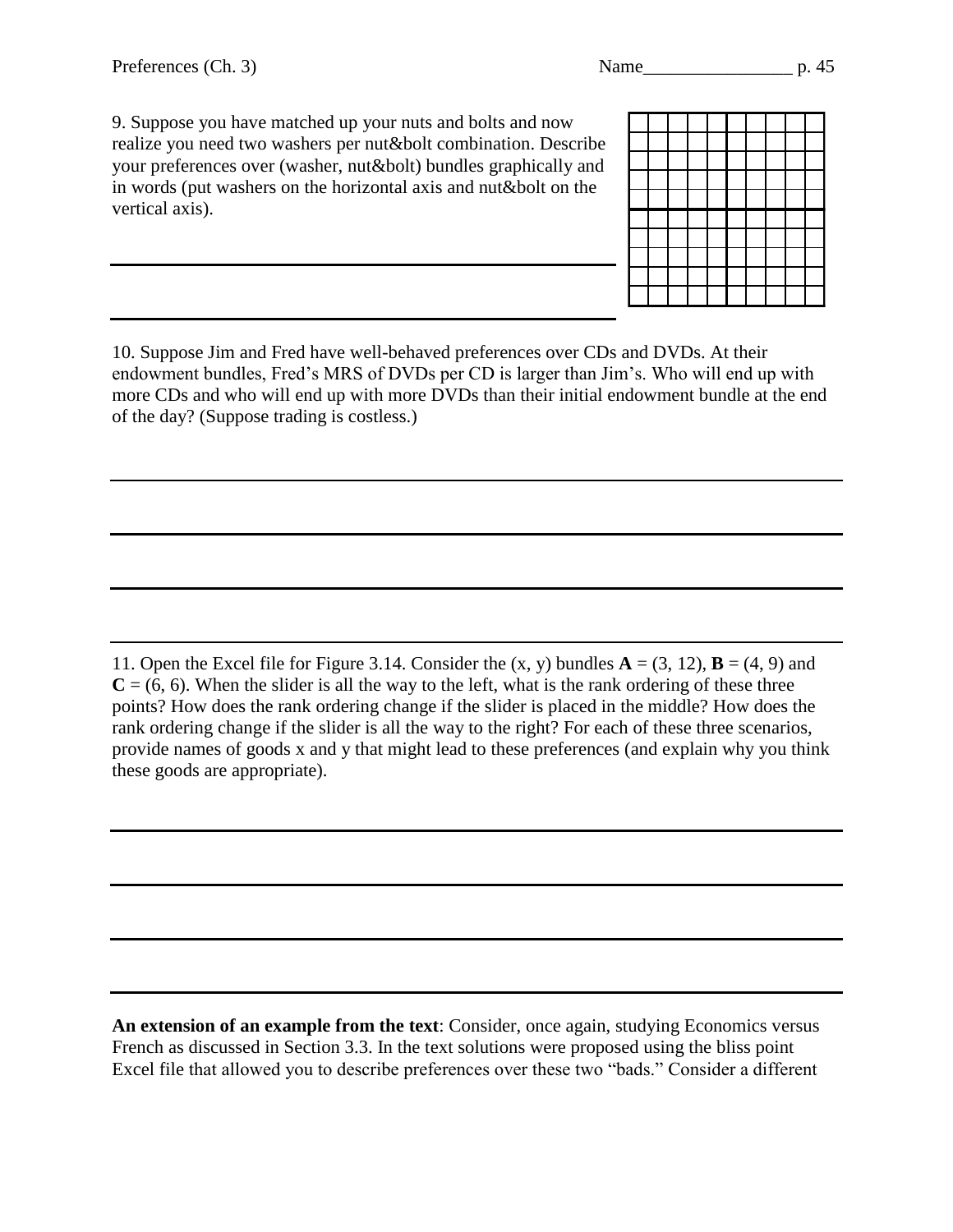scenario regarding your dislike over these two subjects. The scenario may be described by the following three assumptions:

**Assumption i)** You have a symmetric dislike for studying French and economics.

**Assumption ii)** You have strictly convex preferences over these two goods.

**Assumption iii)** You are indifferent with spending 20% more total time studying if you can split your time equally between the two subjects relative to spending all study time on one subject or the other.

Provide an indifference map of these preferences and show indifference curves that pass through the (E, F) bundles  $A = (0, 5) \sim (5, 0) = B$  and  $C = (0, 10) \sim (10, 0) = D$ .

**Attacking this problem**: You should start by reviewing the similar problem at the end of Section 3.3. As with that problem, the bliss point Excel file can be used to solve this one. The first strategy for attacking the problem is to use pencil and paper and try to create a freehand graph of an indifference curve based on this information. Consider, for instance the indifference curve through **C** and **D**. A quarter circle with radius 10 and center at (0, 0) is strictly convex and would satisfy Assumptions i and ii. The set of bundles at least as good as this indifference curve (the upper contour set) is the boundary of the quarter circle and everything inside the quarter circle. This set is strictly convex. This can be easily drawn with graph paper and a compass.

You can examine this with graph paper or you can use Ch03W.10-13BlissPoint.xls Excel file. A screen shot from the 10,11Stretching worksheet in this file is provided as Figure 3W.6. (Sliders have been shown beneath the figure but that is not necessary when copying a graph from Excel to Word. They are shown in this context to allow you to duplicate the figure for yourself.)

The following is also explained in Chapter 1

Some problems will require you to turn in graphs that are at least partially completed within Excel, but which you might further label prior to turning in as homework.

**About workbook files**: Workbook files are based on the figure files from the textbook but are more "generic" in nature in order to provide maximum flexibility for answering these problems. Workbook files are labeled the same as chapter files but a **W** has been added after the chapter number. Workbook files maintain the numbering system from the chapter, but do not expect to always use them in numerical order. These files have been modified to allow you to add information. For example, workbook files have spaces where you can add labels; these are colored light blue. Sliders and click boxes will allow you to modify the curves and lines in the figure to create your answer.

**Using existing scenarios**: Excel has a built in function that allows the user to remember specific settings of the sliders and click boxes that are used to create textbook figures. If you do not want to manipulate the sliders to match a figure in the text you can use the **Scenario** function. For example, open the file for Figures 3.10-3.13 and click on the **10,11Stretching** worksheet tab (at the bottom of the screen). Click: **Data, What If Analysis, Scenario Manager** if using Excel 2007 (or **Tools**, **Scenarios** if using Excel 2003); then the **Scenario Manager** popup menu shown below will appear (the 2007 version looks slightly different but has the same functionality). From here you can choose the scenario you wish to see on the screen by clicking on that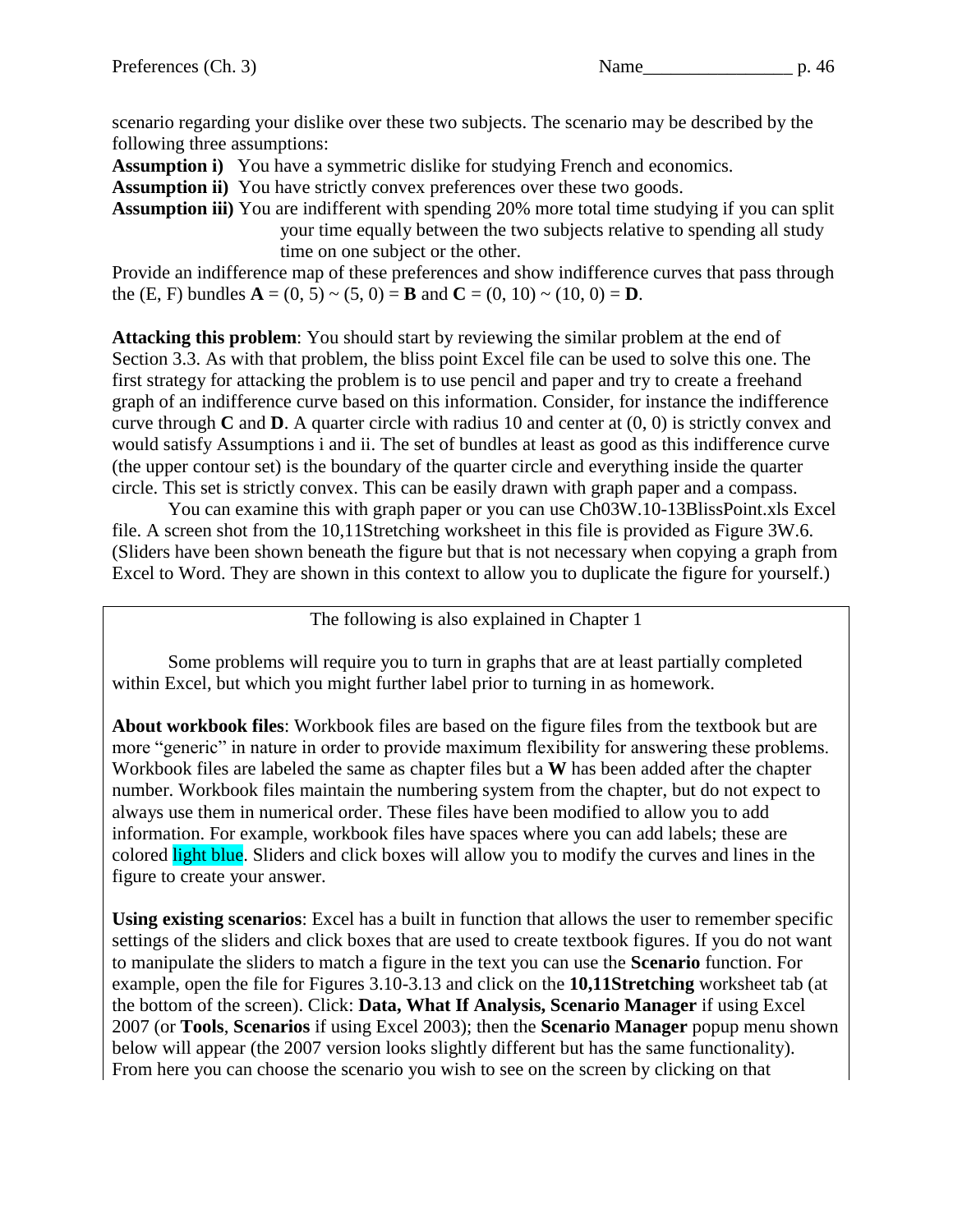scenario, then click **Show**, **Close** and the figure will now look like the figure in the text (with the possible exception that the text version may have further labeling added).

| <b>Scenario Manager</b>                                                         | $\vert$ ? $\vert$ |  |  |  |  |  |
|---------------------------------------------------------------------------------|-------------------|--|--|--|--|--|
| Scenarios:                                                                      |                   |  |  |  |  |  |
| 10A<br>10B                                                                      | Show              |  |  |  |  |  |
| 10C<br>11                                                                       | Close             |  |  |  |  |  |
| EconvsFrench<br>Baseline                                                        | <u>A</u> dd       |  |  |  |  |  |
| Concave                                                                         | Delete            |  |  |  |  |  |
|                                                                                 | Edit              |  |  |  |  |  |
| Changing cells:                                                                 | Merge             |  |  |  |  |  |
| \$C\$37:\$C\$38,\$D\$39:\$D\$42,\$B\$45:\$<br>Comment:                          | Summary           |  |  |  |  |  |
| Created by Stephen Erfle on 1/15/2004<br>Modified by Stephen Erfle on 1/15/2004 |                   |  |  |  |  |  |

**Creating your own scenarios:** Once you have a picture you wish to save, you can create your own scenario. (This is not necessary but can be done if you wish to come back to this same graph at another time.) To do so, set the sliders and click the check boxes as you wish to have them and click: **Data, What If Analysis, Scenario Manager** if using Excel 2007 (or **Tools**, **Scenarios** if using Excel 2003); **Add**. *Type in your scenario name,* then click: **OK, OK, Show, Close**. Note: the **Scenario** function will remember the location of sliders and click boxes, but it will not remember the labels you may have typed into the light blue boxes.

**How to Transfer an Excel Diagram to Word:** When you have a diagram you wish to use to answer a problem, you can transfer it to Word using the following mechanism (a simple **Copy** in Excel and **Paste** in Word will not provide you with a usable diagram):

1. Open a Word document into which you wish to insert the figure.

2. Go back to the Excel file whose figure you wish to transfer into Word.

3. Highlight the cells you wish to transfer into Word. This is accomplished by clicking on a corner cell and moving the mouse until you have an open white cross. Hold down the left button and drag the mouse until you have highlighted the area. Once you release the left click button on your mouse the highlighted area should show as blue-gray.

*For example, the cells A1:K29 from the 10,11Stretching worksheet have been highlighted to create Figure 3W.6.*

4. Right click and choose **Copy**.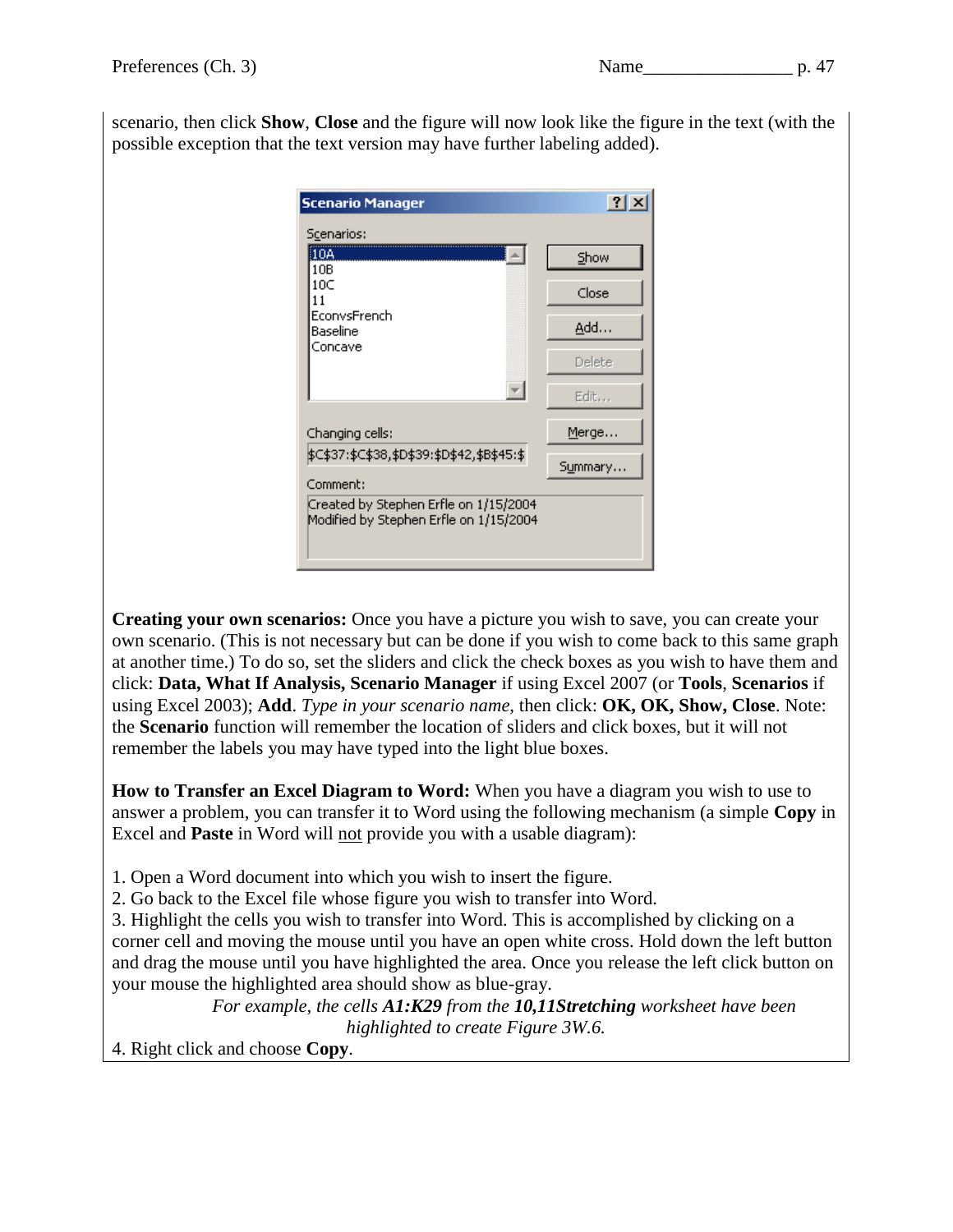5. Return to the Word document and move to where you want to place the figure. Click **Edit, Paste Special, Picture (Enhanced Metafile)** (the Paste Special popup menu should look as shown below)**, OK**.

| <b>Paste Special</b>         |                                                                                                                                                               |                                    |
|------------------------------|---------------------------------------------------------------------------------------------------------------------------------------------------------------|------------------------------------|
| Source:                      | Microsoft Excel Worksheet<br>Sheet1!R1C1:R3C2<br>As:                                                                                                          | <b>OK</b>                          |
| C Paste:<br>C Paste link:    | Microsoft Excel Worksheet Object<br>Formatted Text (RTF)<br><b>Unformatted Text</b><br>Picture<br>Bitmap<br>Picture (Enhanced Metafile)<br><b>HTML Format</b> | Cancel<br>$\Gamma$ Display as icon |
| <b>Result</b> :<br>metafile. | Inserts the contents of the Clipboard as an enhanced                                                                                                          |                                    |

The result should be a picture of the highlighted area, just as you see it on the screen. If you are doing much editing of your document, it is worthwhile to place the figure just after a hard page break so that you do not have to move it until you are finished working on the document. (Click **Insert, Break, Page Break, OK** to create a hard page break.)

**Modifying a picture in Word**: From here you can modify the picture if you wish using Word. To see the kinds of things you can do with an image within word, right click on the picture, then click **Format Picture**, and you can see a number of things you can do with the picture by looking at the various tabs. Two tabs in particular are useful, the **Size** tab and the **Layout** tab. The **Size** tab allows you to resize the picture up or down. The **Layout** tab allows you to place the picture where you wish within the Word document. If you have a picture you do not want to modify, use the **In line with text**, **Square** or **Tight** options. These options do not allow you to add information to the picture.

If you wish to add information to the picture, use the **In front of text** option then navigate underneath the picture using the arrow keys and the space bar. For example, I typed the statement "I typed this in just to show you it could be done!" and formatted it in red at point (10, 15) by simply navigating "beneath" the picture of Figure 3W.6 in Word. I also added a red arrow pointing at the bundle (6, 6) and the label **E**. The arrow requires using **Shapes** on the **Insert** ribbon in Excel 2007 (or the **Drawing** toolbar in Excel 2003. To add this to your standard setup within Word (typically the **Standard** and **Formatting** toolbars are shown), click **View, Toolbars, Drawing**.) When drawing arrows and lines you can move them in large increments by placing it in the rough location, then clicking on the object and using the arrow keys. For fine movements, hold down the **Ctrl** key as you use the arrow keys. Unfortunately, letters such as **E** cannot be micro-moved in the same way; nonetheless, you can get close to where you want the letter placed by adding or taking away blank spaces.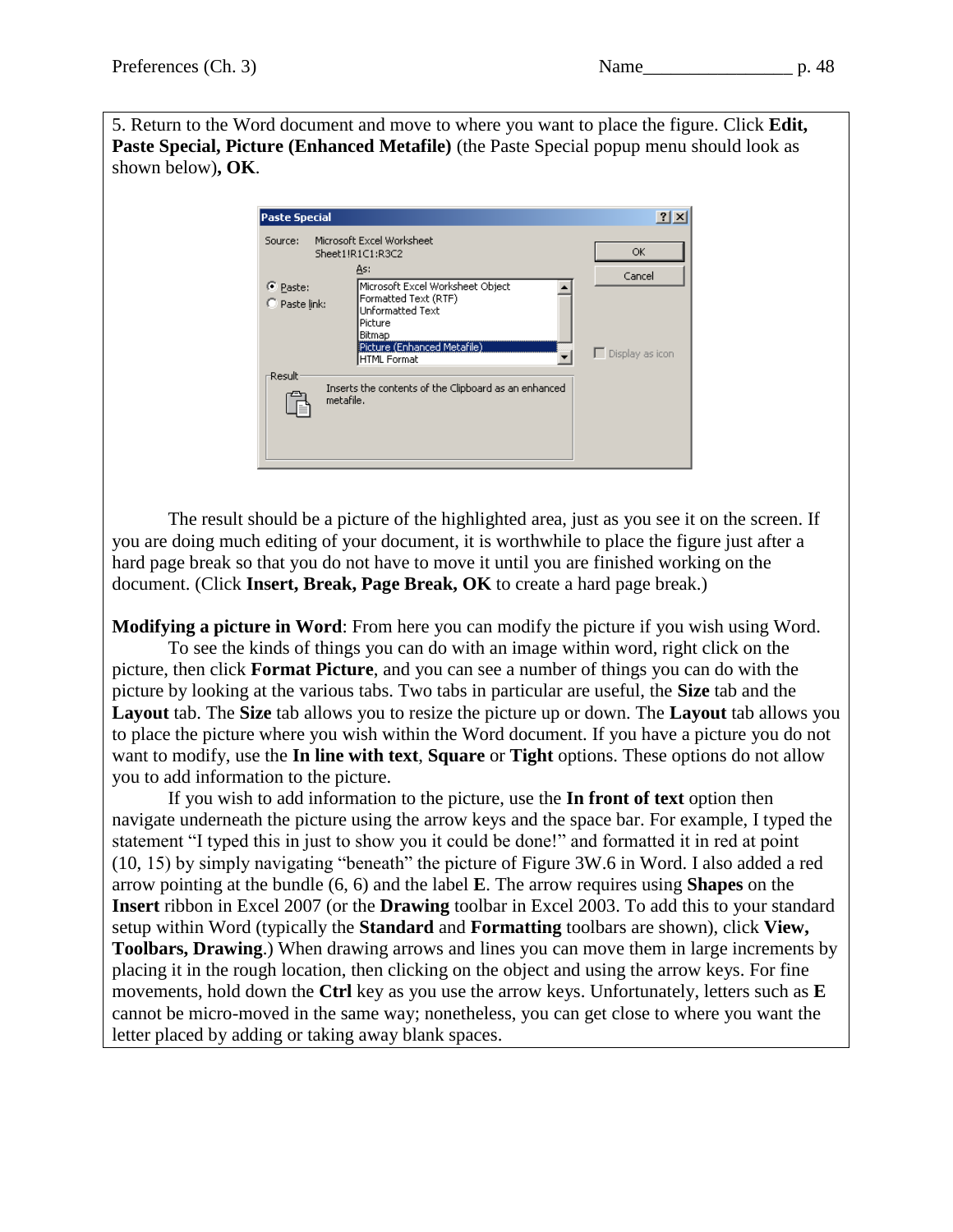



Figure 3W.6

 $\Box$  Show points A - D (labels are based on bliss point of (0,0).

Although the quarter circle satisfies Assumptions i and ii we must consider if the quarter circle satisfies Assumption iii. Assumption iii says that you would be willing to study 20% more if you split your time equally between the two subjects. Consider  $C \sim D$ . Assumption iii says that you would be indifferent with  $\mathbf{E} = (6, 6) \sim \mathbf{C} \sim \mathbf{D}$  because 12 hours split evenly between Economics and French is 20% more than studying only Economics or French for 10 hours.

Figure 3W.6 does not depict such preferences because  $\mathbf{E} > \mathbf{C} \sim \mathbf{D}$  according to the figure. (Recall, since both goods are economic bads, bundles closer to the origin are preferred to bundles on the indifference curve.)

- Indeed, if you were asked what percent increase in time you would permit given the preferences depicted in Figure 3W.6 the answer is a bit more than 40%. The proof is simple:
	- $x = y$  on the circle going through **C** and **D** when  $2 \cdot x^2 = 100$  according to the Pythagorean Theorem.  $x = 50^{0.5} = 7.07$ , and  $2.7.07 = 14.14$  is 41.4% more than 10.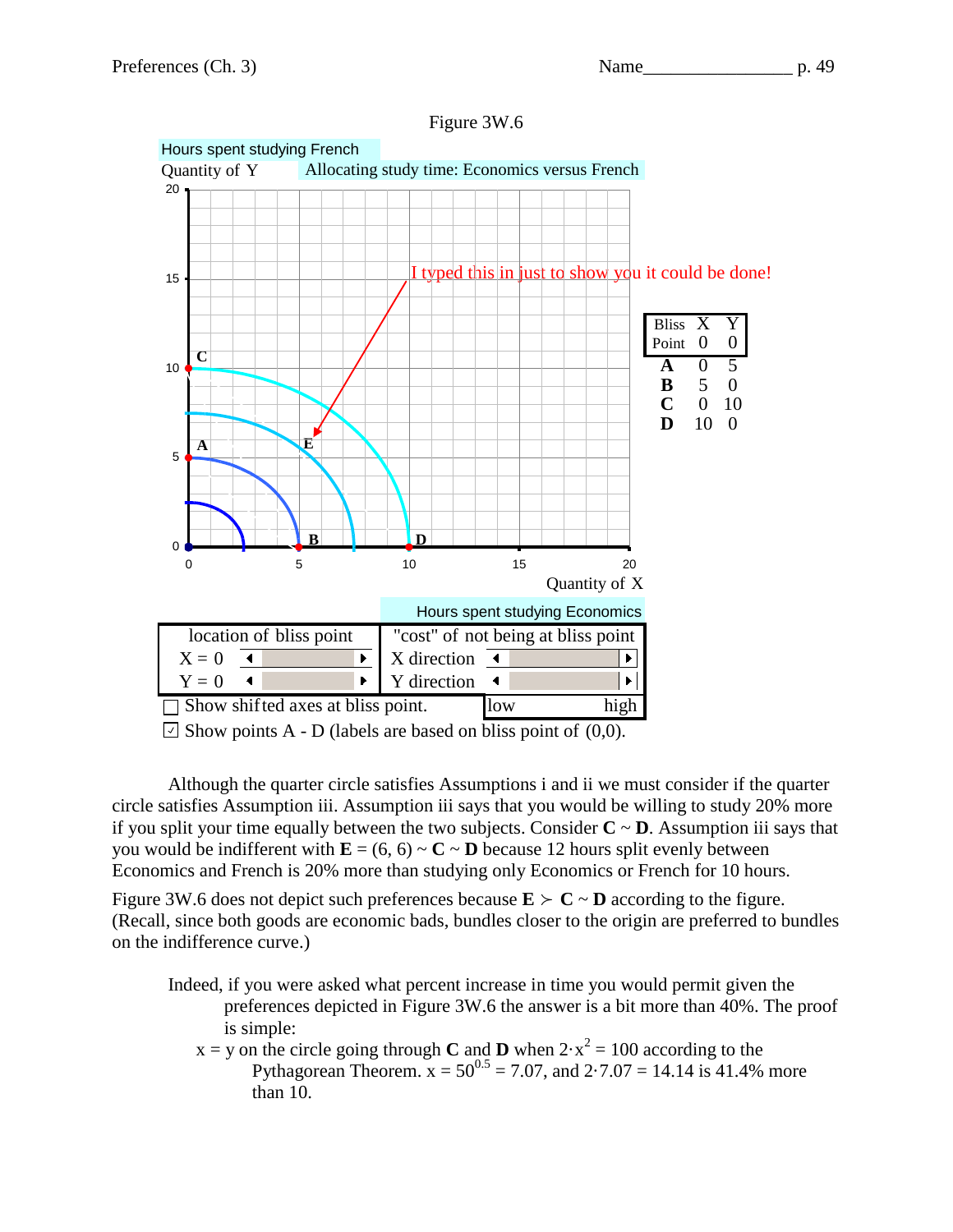We need an indifference curve that is downward sloping and becoming steeper like in Figure 3W.6 but is less "curvy" since it should go through (6, 6) rather than (7.07, 7.07). This is accomplished using a tilted oval rather than a circle.

Assumption i requires that both goods exhibit symmetry about the  $45^{\circ}$  line. The 12,13Rotating worksheet allows you to create ovals that are symmetric about the 45<sup>°</sup> line by maintaining equal numbers for both sliders in Rows 28 and 29 of the worksheet. As you do this the size of the ovals shown in the first quadrant will change so you will want to adjust the overall size using the slider in Row 30, as well, in order to maintain an indifference curve that goes through **C** and **D**. Figure 3W.7 provides an indifference map that satisfies all three assumptions.



 $\triangledown$  Show primary and secondary diagonals at bliss point.

Note that this solution works for lower indifference curves as well. In particular,  $\mathbf{A} = (0, 5) \sim (5, 0) = \mathbf{B} \sim \mathbf{F} = (3, 3)$  and 6 hours divided between the two subjects  $(3 + 3)$  is 20% more time spent studying than 5 hours of either subject in isolation.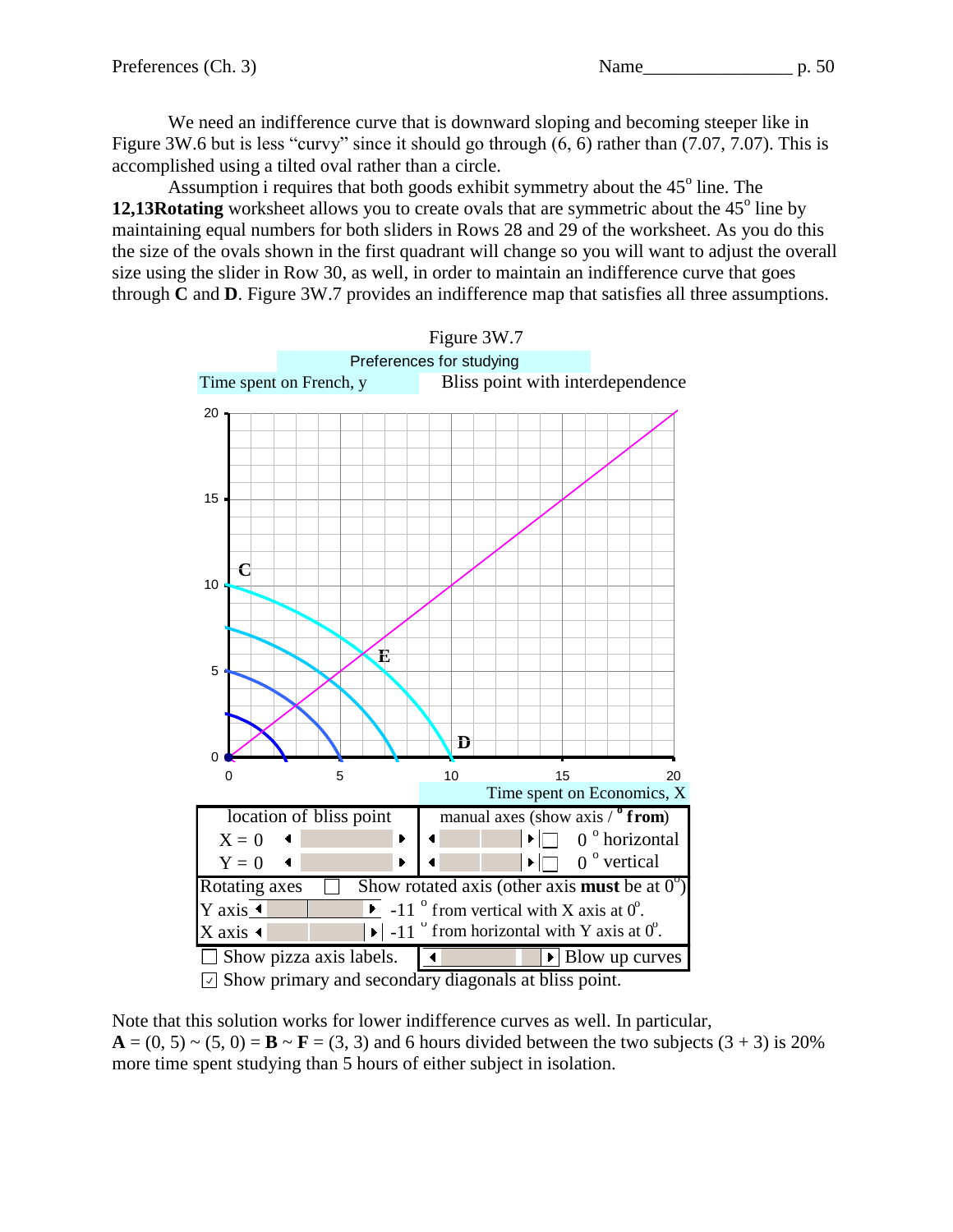12. Use the Excel file for Figure3W.05 and put nickels on the horizontal axis for each scenario. Use the slider to depict the following. A) pennies versus nickels. B) dimes versus nickels; C) quarters versus nickels. (Copy your graphs using the **Copy** command within Excel and the **Edit, Paste Special, Picture (Enhanced Metafile)** command within Word to transfer files into your answer sheet *(as described in the examples above)*.)

13. The three panels in Figure 3.8 depict three of the six strict preference relations that may exist between 3 bundles.

i) Use sliders on the Excel file for Figure 3.8 to depict the other three relations:

 $A > C > B$  **C** > **A** > **B** and **C** > **B** > **A**. (Copy your graphs using the **Copy** command within Excel and the **Edit, Paste Special, Picture (Enhanced Metafile)** command within Word to transfer files into your answer sheet.)

ii) What is the economic significance of being able to depict all six of the strict preference relations?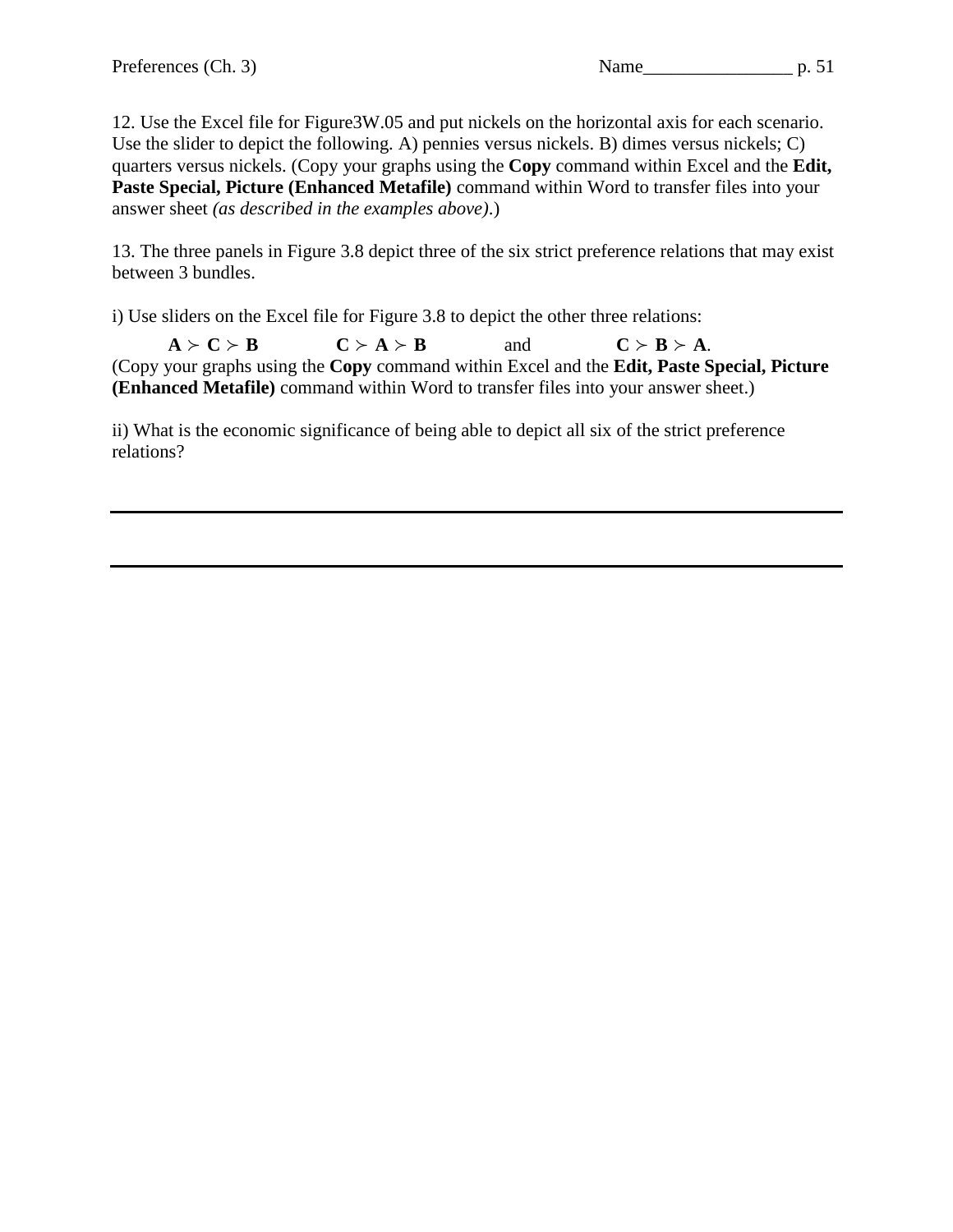14. Mom and dad are trying to teach Kate and Vera to love their vegetables. They were both given 10 asparagus spears at the start of the meal and both have only five spears left at the end of the meal – and both are now asking for cookies for dessert. Mom says: "If you eat four more spears of asparagus you can have three cookies." "Great!" says Kate. "I'm full" says Vera. As Vera is about to get up from the table she says, "I'd eat two spears of asparagus if I can get one cookie." Kate says "I'd rather eat four more spears of asparagus and get three cookies than eat two spears of asparagus for only one cookie." Graph preferences consistent with each of their answers assuming each achieved satiation at five spears. Label their initial bundle  $(5, 0) = E$ , Mom's offer point **M** and Vera's counter offer **V**. Also provide a rank ordering of the bundles **E**, **M**, and **V** for both girls. (You could answer this using the Excel file for Figure 3.8.)



spears of asparagus eaten



spears of asparagus eaten

15. (You need not answer Problem 14 to do David's preferences

this problem.) David is a bit more cautious about extra asparagus than Kate or Vera. Dave has eaten five of the ten asparagus spears that were placed in front of him at the start of the meal and he has heard Mom's offer and Vera's response. Dave, being quite analytical, says: "I certainly would not accept Mom's offer that I eat four spears (of asparagus) for three cookies, in fact, I'm indifferent between what I've eaten now and eating four spears for four cookies (label this bundle **D**). And Vera's response also leaves me indifferent with what I've eaten now. Dave has strictly convex preferences.

i) Use sliders on the Excel file for Figure 3.8 to depict Dave's preferences assuming that Dave achieved satiation at five spears. You can sketch them using the graph provided but it may help to do this with the Excel file.

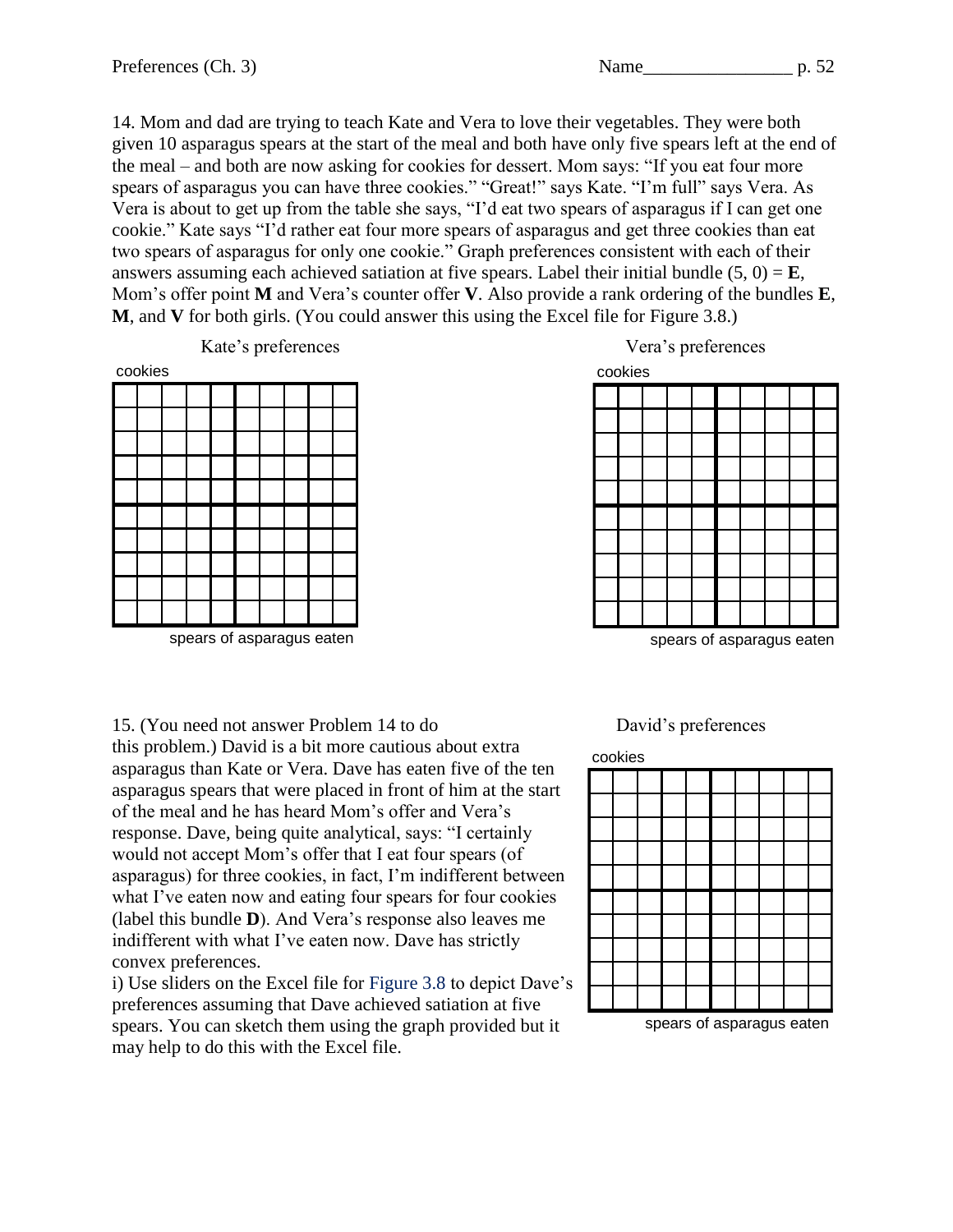15.ii) Dad considers intervening with Dave. Dad is willing to cut cookies in two and has devised three alternative options (label the options **A**, **B** and **C**):

Option A) One spear for one half a cookie. Option B) Three spears for three cookies. Option C) Three spears for two and a half cookies.

Obviously Dave would like option B rather than C if offered both options since he has to eat the same number of asparagus spears but he gets an extra half cookie in option B. But Dave's dad is devious – he wants to figure out if an offer will be accepted prior to offering it. Can you help Dave's dad out? Provide a graph and a short answer to each question. (You will have to use the concept of strict convexity to answer this question.)

ii.A) Given the information in part i, if offered only Option A, will David eat one spear in exchange for one half cookie? Provide graphical support for your answer using the upper graph.



ii.B) If offered only Option B, will David eat three spears in exchange for three cookies? Provide graphical support for your answer using the middle graph.

ii.C) If offered only Option C, will David eat three spears in

exchange for two and a half cookies? Provide graphical support for your answer using the lower graph.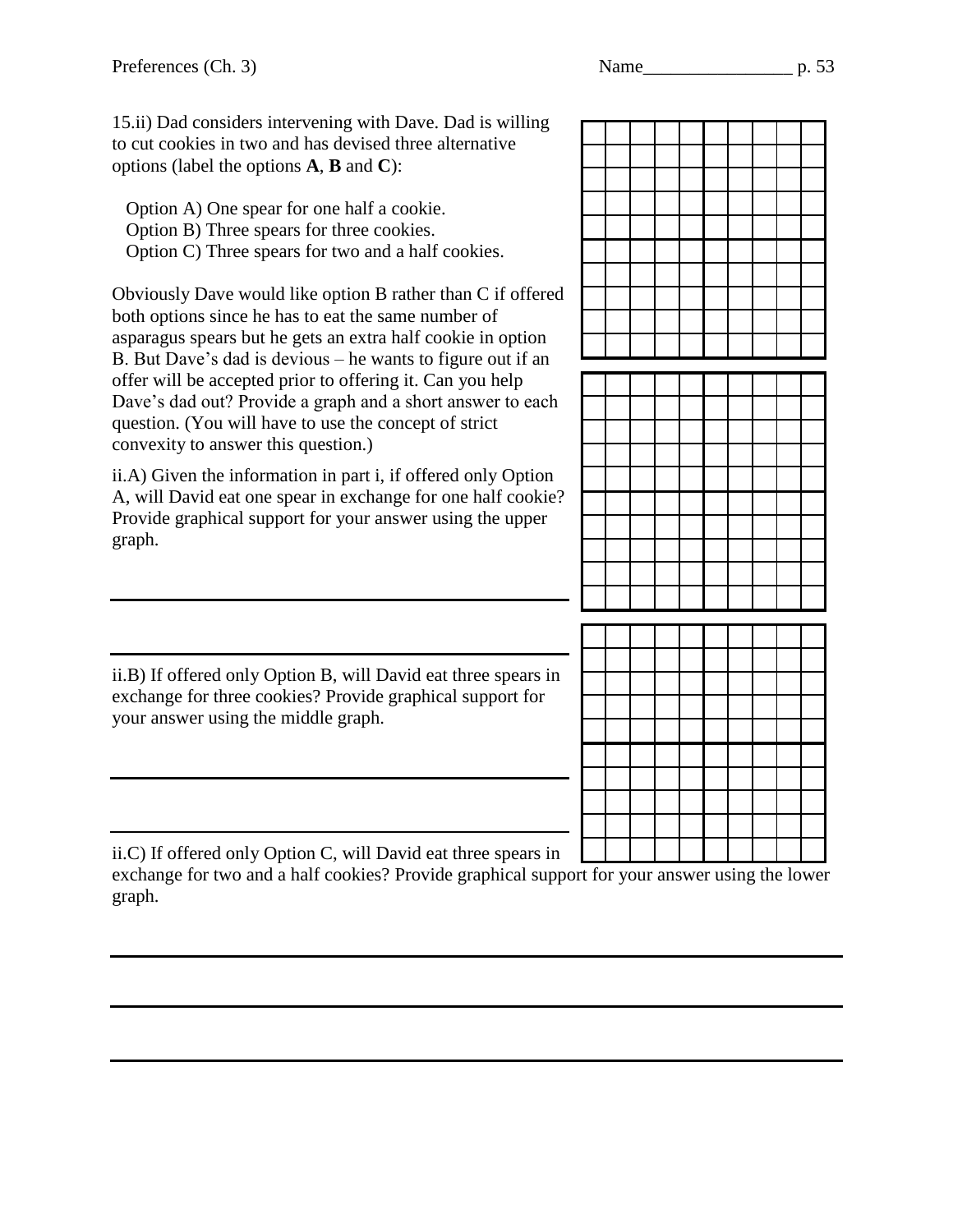16. Open the Excel file for Figure 3.13. Click: **Data, What If Analysis, Scenario Manager** if using Excel 2007 (or **Tools**, **Scenarios** if using Excel 2003); **Q16Setup**, **Show**, **Close** to set up the file to do this problem. Move the sliders in rows 28 and 29 to the right by  $5^\circ$  at a time up to +40°, keeping both sliders at the same level (both at  $+5^\circ$ , both at  $+10^\circ$ , and so on).

i) Describe what happens to the economic region of consumption as the degrees increase.

ii) Does this depict competition or synergy between x and y?

iii) What is the economic interpretation of the main diagonal (going through the longer diagonal of the oval) in this instance?

17. Redo Problem 16 but move the sliders to the left of center in **B28:D29**,  $5^\circ$  at a time to  $-40^\circ$ .

i) Describe what happens to the economic region of consumption as the degrees increase.

ii) Does this depict competition or synergy between x and y?

iii) What is the economic interpretation of the main diagonal (going through the longer diagonal of the oval) in this instance?